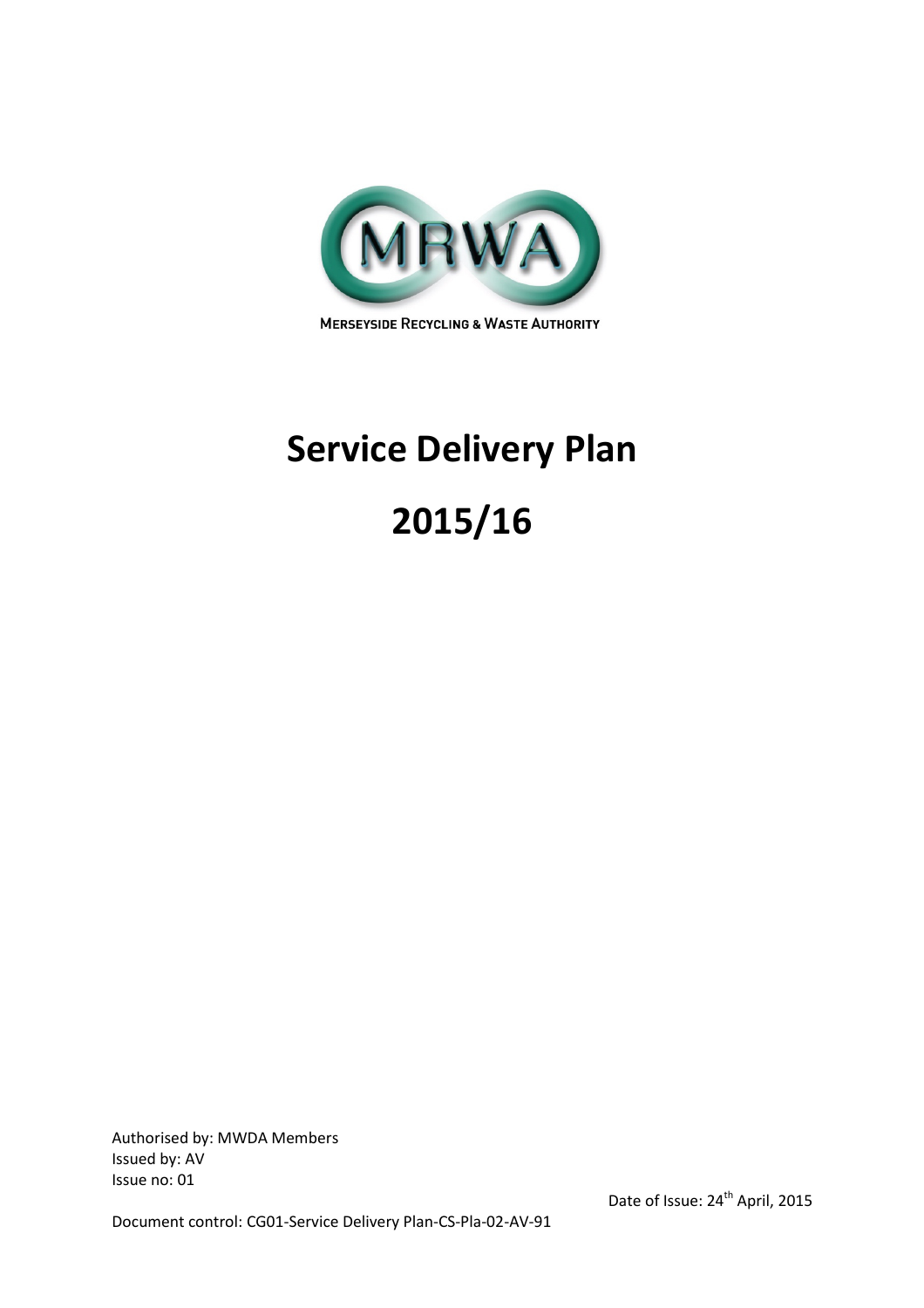This Service Delivery Plan establishes clear priorities for the year ahead and demonstrates how we intend to meet the Authority's long term aspirations as set out in the Corporate Plan. The plan sets specific objectives which take account of current performance, potential risks and opportunities and available resources.

# Foreword from CX / Chair

 $\overline{\phantom{0}}$ 

The Plan you are reading sets out our priorities for the coming year, what we intend to achieve and how this will "contribute to the economic, environmental and social well-being of Merseyside by promoting the best use of resources and ensuring that waste is sustainably managed."

The next year or so will see something of a revolution in waste management on Merseyside and Halton. Construction is well underway on our Energy from Waste facility with Combined Heat and Power, which will divert from landfill over 92% of Merseyside's non-recycled waste – meaning around 430,000 tonnes of rubbish will be used to generate electricity to power thousands of homes. Expected to open in 2016, the contract will bring more than £100 $m^1$  worth of savings to the Authority and our District Council partners over current landfill costs.

We are continuing to invest in our 13 Household Waste Recycling Centres, which are managed through the Waste Management and Recycling Contract by Veolia, and these key community facilities are performing better than ever. Progress is being made on the new Centre in Old Swan which we hope to be able to open to the public later this year. As part of our continuing need to maximise our assets a review of HWRC opening hours will be undertaken this year which should result in financial savings.

Staying with the community, our flagship Community Fund has recently been launched for 2015/16. We have committed £110,000 to help the brightest and greenest 'on-the-ground' schemes across Merseyside and Halton to transform the region's recycling habits. In previous years, outcomes from the Fund have included creating or securing 98 full time jobs, diverting 1,194 tonnes from landfill and cutting carbon emissions by 1,152 tonnes and we hope to build on this success.

We have some significant challenges ahead, delivering major improvements in the way we manage waste on Merseyside, containing costs and making savings where we can and using our small but talented workforce in the most effective and efficient ways possible.

 $1$  When the Authority entered into the RRC, the savings compared with projected landfill costs were estimated to be over £100M. Since the contract was signed, the Government has confirmed its intention to apply inflation to Landfill Tax to protect its revenue. The effect of this is to significantly increase the potential cost of landfilling over the life of the RRC. If inflation ran at a modest 1%, the overall savings achieved by the Authority from using the RRC instead of landfill would run to over £250M, if inflation was at 3% that saving would be nearer to £600M.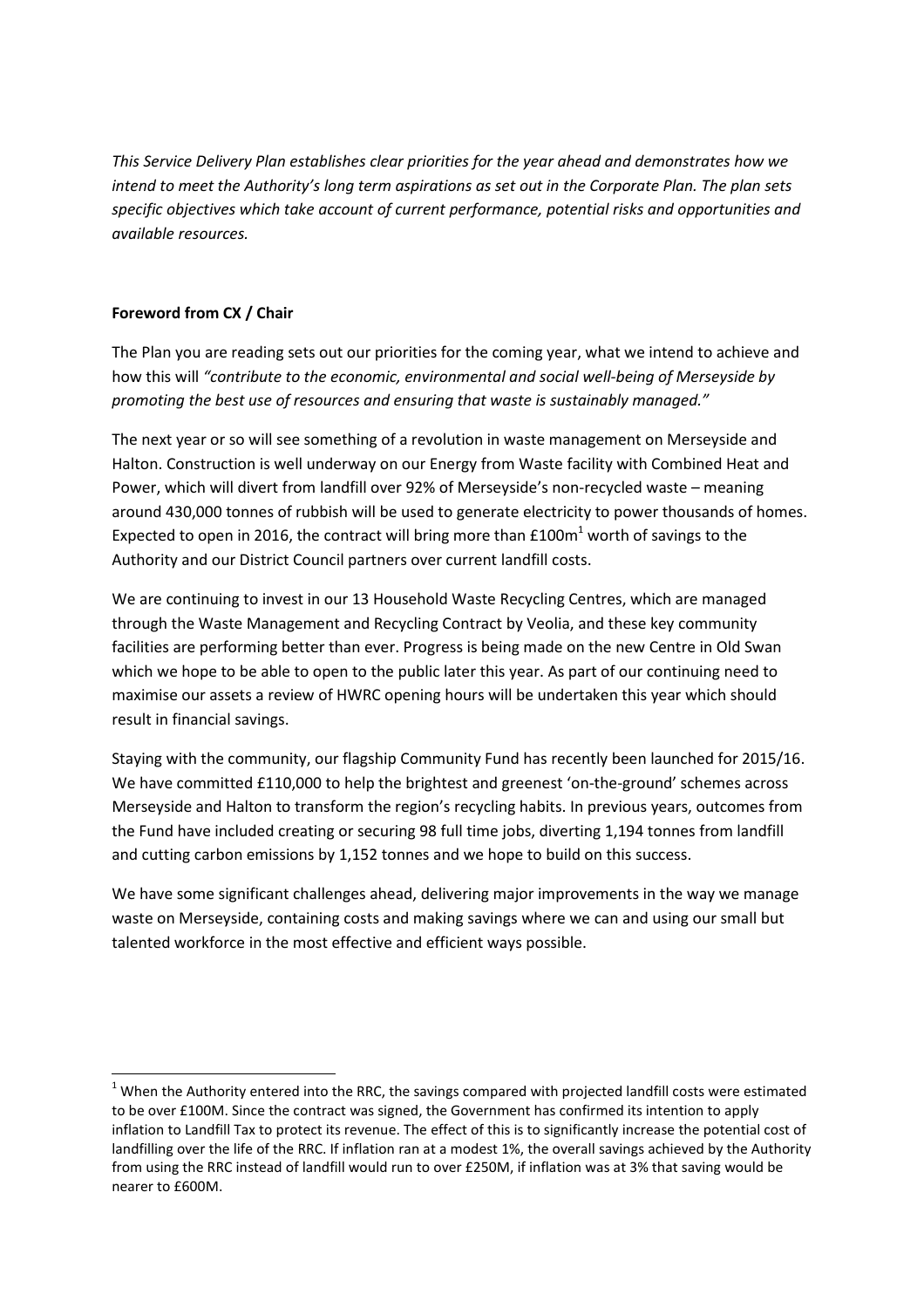## CORPORATE AIM 1 - DELIVERABILITY

We will ensure that the waste delivered to us is managed sustainably.

To do this, we will:

- Procure and manage our waste contracts to maximise the benefits to the Authority and the community it serves.
- Develop, maintain and operate our new and existing waste management facilities in a safe, efficient and sustainable manner.
- Continuously improve services to meet the needs of the local community and other stakeholders.

#### Our Key Priorities in 2015/16 for DELIVERABILITY:

We will continue to manage our contracts and our facilities to achieve the best economic, environmental and community outcomes for Merseyside and Halton. Particular focus will be on:

- Mobilising the Resource Recovery Contract (RRC).
- Continuously improving the performance of the Waste Management and Recycling Contract (WMRC) through active engagement with our contractor, our partners and service users.
- Managing residual waste to provide the best environmental and economic options available through interim treatment and landfill.
- Delivering a new Household Waste Recycling Centre (HWRC) in Merseyside.
- Continuously improving the environmental management and aftercare of the Authority's closed landfill sites.

## 1.1 Resource Recovery Contract (Construction Phase and Internal Mobilisation)

The Resource Recovery Contract was awarded to SITA in 2013 and includes a high efficiency energy-from-waste facility (EfW) with Combined Heat and Power at the Wilton International site in Teesside and a new Rail Transfer Loading Station (RTLS) in Kirkby which will transport waste which hasn't been recycled to Wilton for treatment.

The energy-from-waste facility will enable the Merseyside and Halton Waste Partnership to divert more than 92% of its residual waste from landfill, while generating the equivalent electricity to power thousands of homes.

#### Construction Phase

EfW Willton: On site construction began in late January 2014 and is planned to be completed by 19th August 2016. Commissioning and testing of the process plant and equipment will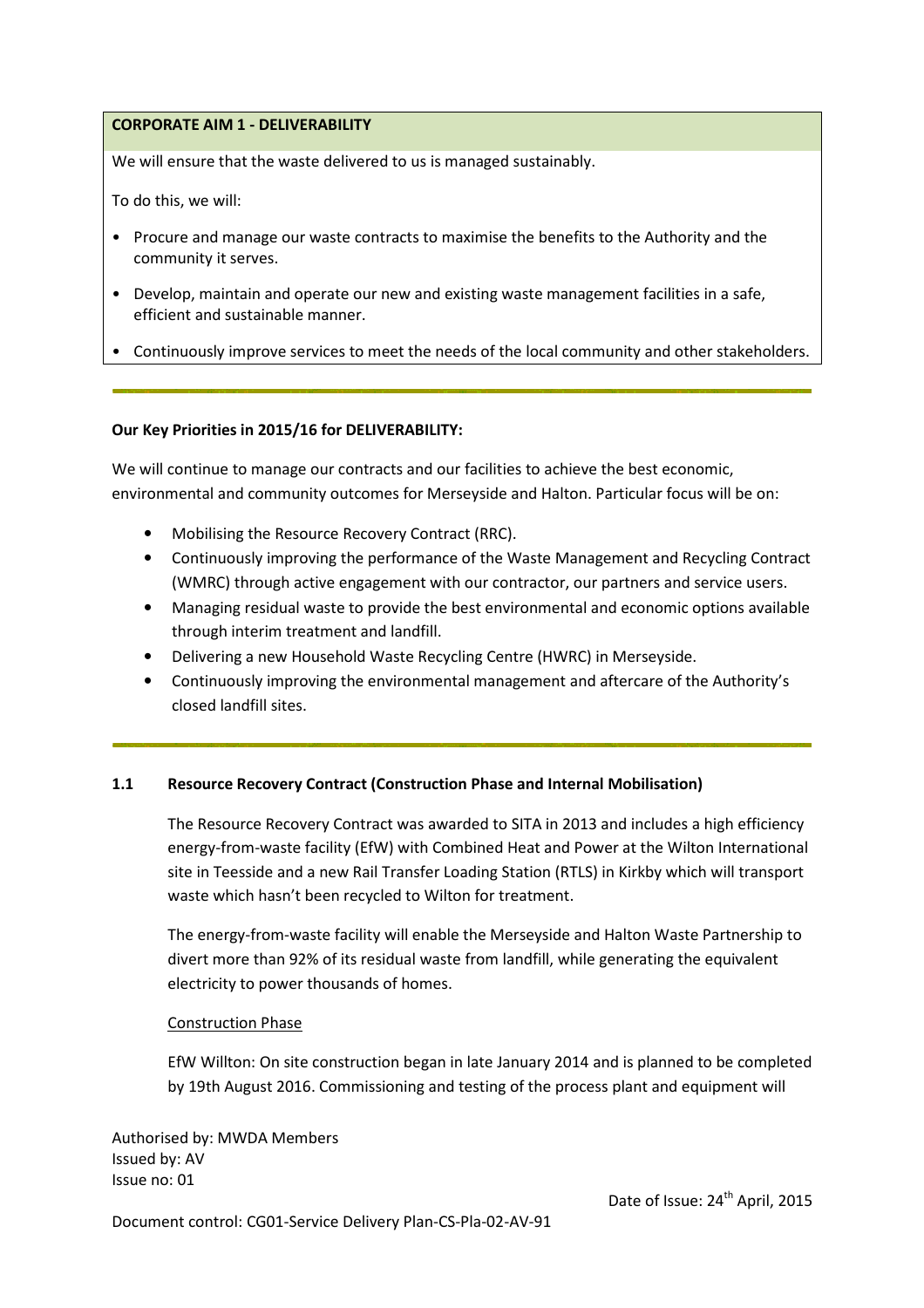run concurrently with the construction phase which is planned to be completed by 31st August 2016 and to date, works are progressing according to plan.

Knowsley Rail Transfer Loading Station (RTLS): Site mobilisation commenced on 5th January 2015. Construction works to modify the existing building for use as a RTLS are planned to be completed by the end of November 2015. Commissioning and testing of the plant and equipment is scheduled to be completed by the middle of May 2016 to facilitate the transfer of waste in accordance with the above EfW programme.

# Objectives 2015/16:

- 1.1.1 EfW Wilton: Complete procurement and manufacture of process plant & equipment by February 2016. Continue with construction works and mechanical installations in accordance with agreed programme.
- 1.1.2 Knowsley RTLS: Complete construction works by February 2016 and commence commissioning and testing of the plant and equipment in accordance with the agreed plan.

# Internal Mobilisation

We are now in the second year of the 30 year Resource Recovery Contract and following the construction works identified above, focus will then be on the commissioning of the facilities which is planned to commence in early 2016. Resources from this Authority and SITA have been assigned and the internal mobilisation is focused on working through the agreed task allocator for the construction and commissioning phase of the contract.

The following work packages have commenced:

- Communications;
- Management Information Systems;
- Commissioning Arrangements.

These three current work packages are progressing, however, continued management focus is required to prevent scope and timetable creep. The appointment of the Authority's Project Coordinator and the SITA Operations and Management Contract Manager will improve the control environment and mitigate quality and timetable risks.

Prioritisation of the Authority's resources will need to be considered as more work packages come on stream as the agreed resource plan involves the majority of staff within the Authority.

## Objectives 2015/16:

To achieve readiness of the RRC facilities for commissioning, and complete the Authority's internal mobilisation plan. Specific outcomes will include: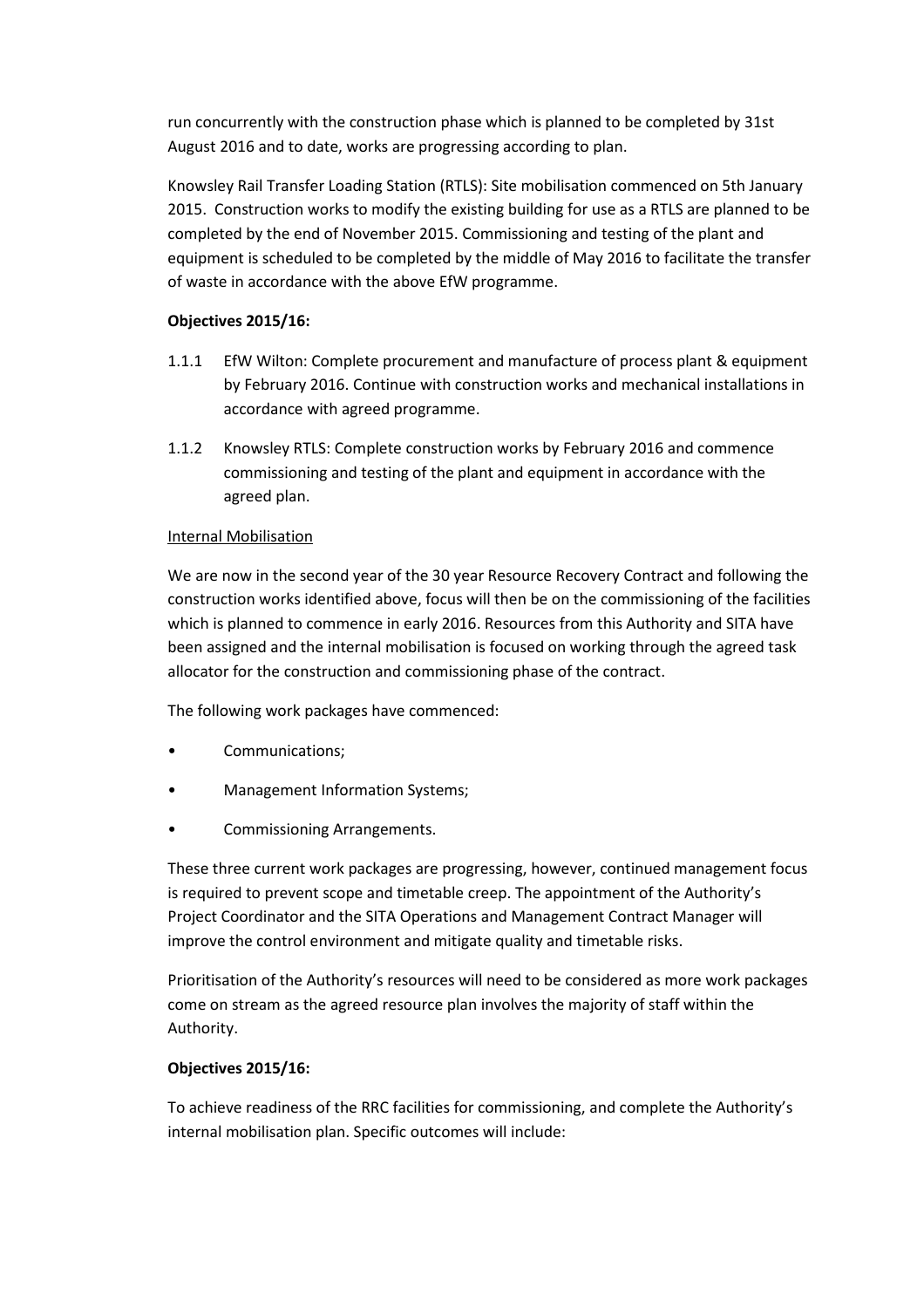- 1.1.3 Complete arrangements to ensure adequate commissioning waste is provided to SITA.
- 1.1.4 Establish and maintain the community liaison group for the Knowsley Rail Transfer Loading Station.
- 1.1.5 Establish and maintain the community fund for the Knowsley RTLS.
- 1.1.6 Establish and test the management information system for the contract.
- 1.1.7 Ensure the RRC operational arrangements integrate with District Councils and the Authority's Waste Management and Recycling and Landfill contracts.

## 1.2 Waste Management and Recycling Contract – District Council Waste

We directly manage over 450,000 tonnes of Local Authority Collected Municipal Waste. The waste is accepted and managed in accordance with the Waste Management and Recycling Contract (WMRC) which enters its seventh Contract Year during 2015/16.

The WMRC operates 2 Materials Recovery Facility's (MRFs), 4 Transfer Stations, and provides transport services and numerous processors for the treatment and recycling of waste collected by the Merseyside and Halton Districts.

The Gillmoss and Bidston MRFs will accept approximately 84,000 tonnes of separately collected commingled waste during 2015/16. Due to declining global material prices and increasingly high quality specifications from end markets, there is a significant challenge for the Authority to ensure that its MRFs continue to produce high quality recyclates that meet required quality standards.

With this in mind, we will oversee the planned upgrade of the Bidston MRF which will be undertaken by Veolia. The upgrade will introduce new technologies to the plant and ensure the ongoing production of high quality recyclable materials and maximise recyclate sales income to the Authority.

To allow the development works at Bidston to take place, Veolia will need to temporarily close the Bidston MRF and consequentially process all commingled waste at the Gillmoss MRF, and we will be required to manage the WMRC Services around this event.

The following recycling and diversion performance is expected during 2015/16:

- Exceed 90% Diversion Rate for commingled waste via the WMRC's MRF Service
- Exceed 95% Diversion rate for organic waste via the WMRC's garden waste and kitchen waste processing services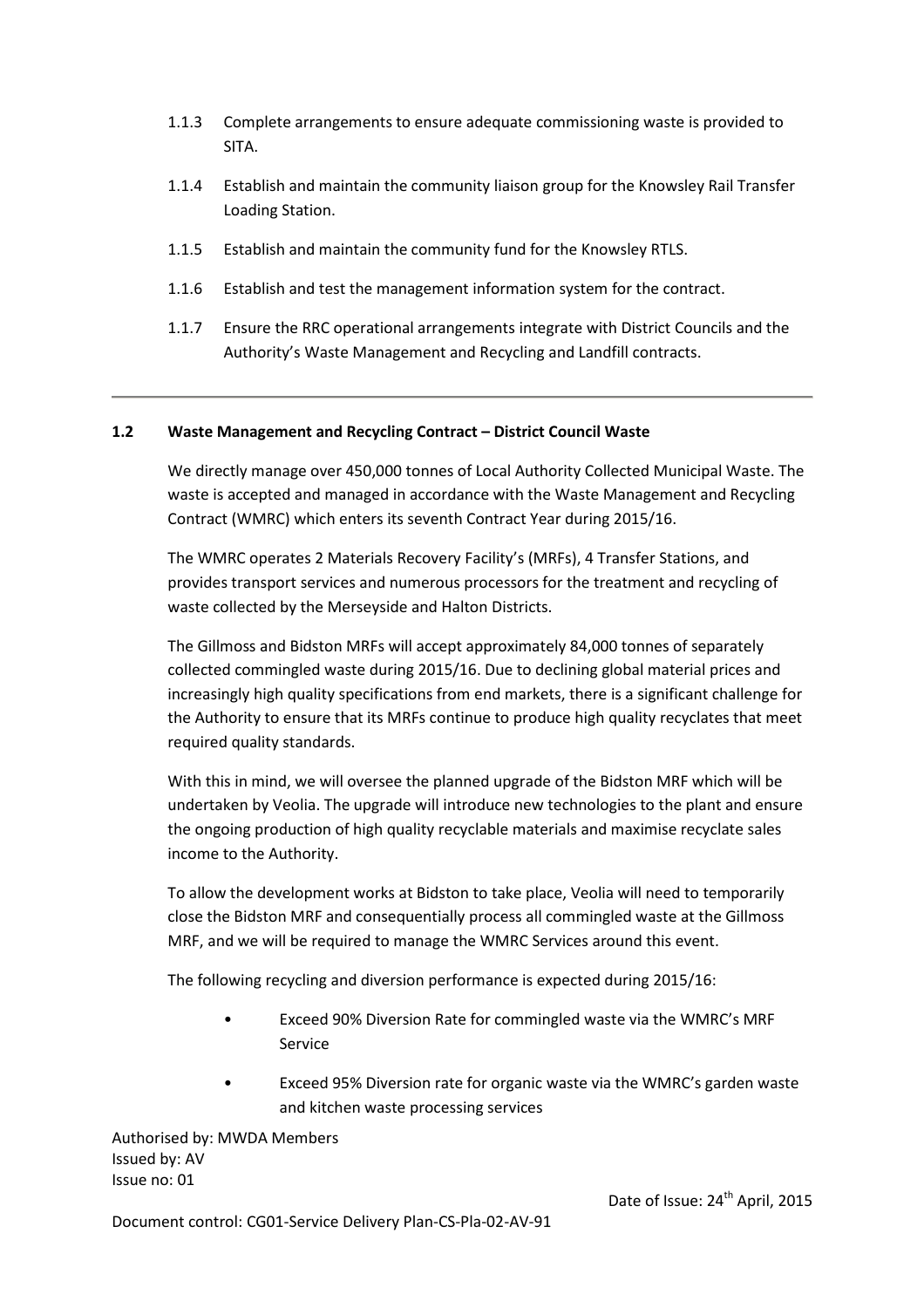## Objectives 2015/16:

- 1.2.1 To meet or exceed the diversion rate targets for commingled and organic wastes in the WMRC for 2015/16.
- 1.2.2 To manage deliveries of waste to the numerous interim treatment facilities and landfill sites in accordance with contractual requirements and to minimise costs.
- 1.2.3 To commence deliveries to the new Resource Recovery Contract to allow commissioning of the Rail Transfer Loading Station in Kirkby.

#### 1.3 Waste Management and Recycling Contract - Household Waste Recycling Centres (HWRCs)

We provide 13 HWRCs across Merseyside and also manage two HWRCs on behalf of Halton MBC. The sites are managed and operated in accordance with the WMRC.

During 2015/16, the 15 HWRCs will accept approximately 163,000 tonnes of household waste from residents. Recycling and diversion performance across the HWRCs currently stands at an impressive 69% recycled (target is 52.91%) and 76% diverted including rubble against a target of 60%.

The encouraging levels of recycling have been added to by the introduction of carpet and mattress recycling at the HWRCs, along with the continued success of the Commercial Vehicle Permit Scheme which deters trader abuse at the sites.

#### Objectives 2015/16:

- 1.3.1 To manage the HWRC Service and meet or exceed the WMRC's contractual performance standards and targets to minimise the total cost of MRWA's waste management and recycling services.
- 1.3.2 To undertake campaigns to promote awareness including garden waste recycling and waste electrical recycling at the HWRCs to help maintain high recycling performance and minimise costs.
- 1.3.3 To work with Veolia to promote the Trade Waste Recycling Service provided at the Bidston and Huyton HWRCs.
- 1.3.4 To review the opening times at HWRCs to determine how savings can be achieved while considering any risks to maintaining high recycling levels and customer satisfaction across the HWRC Service. Implementation of any changes will be subject to Authority approval.
- 1.3.5 Following the completion of the Old Swan HWRC development, to manage the opening of the new HWRC including a communications programme to promote the facility and working with Veolia to complete all necessary actions to allow the HWRC to open as planned.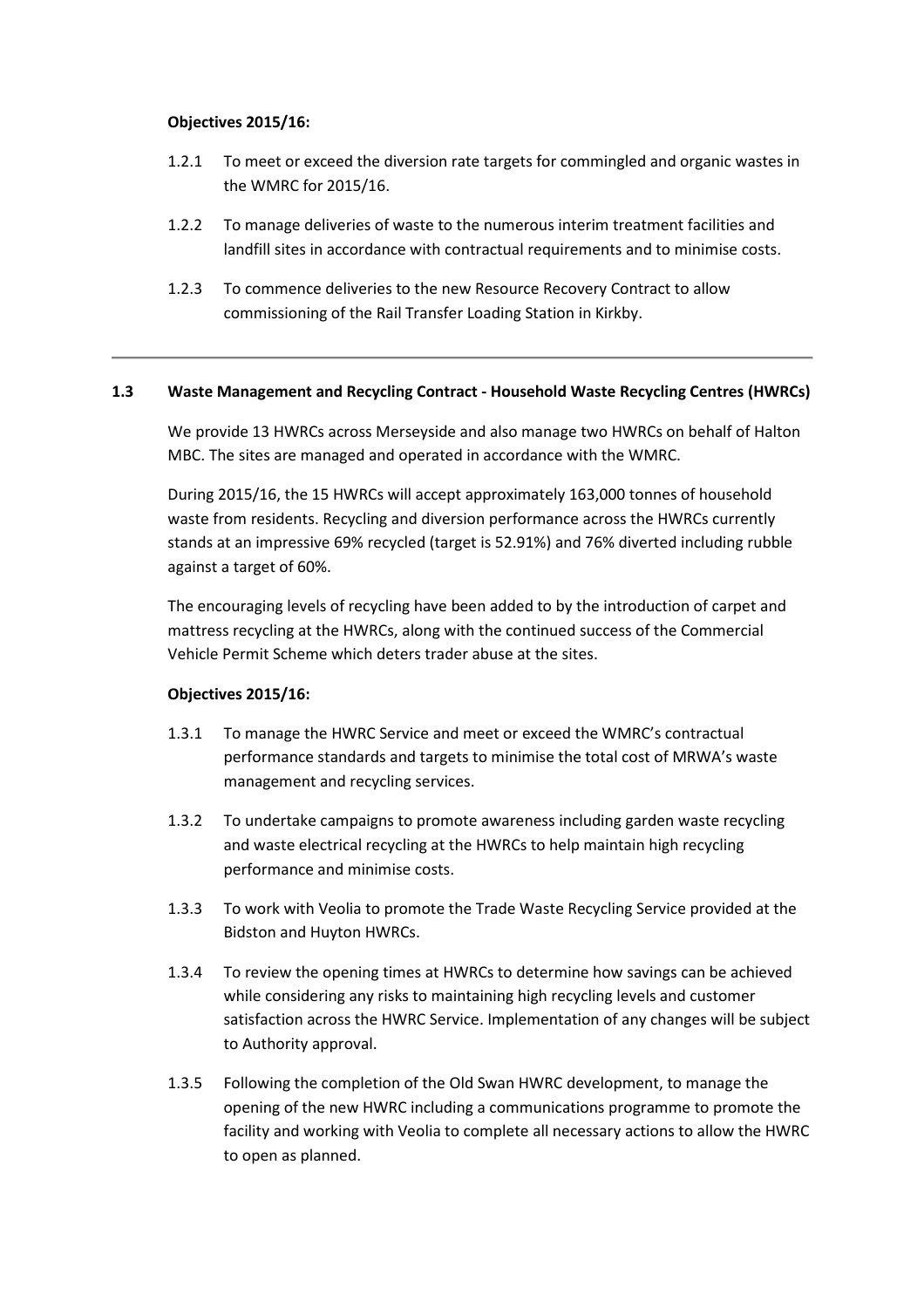# 1.4 Re-Use Shops (WMRC)

During Spring 2015 we are planning to commence a 12 month trial at the South Sefton HWRC to provide the first HWRC Re Use Shop on Merseyside. The trial will be evaluated and if successful, we will look to open additional Re Use Shops at other suitable HWRCs in due course.

The trial will allow a selected charity to operate the shop in order to establish its success. The new service will provide added social value and support a local charitable cause.

## Objectives 2015/16:

- 1.4.1 To open a Re-Use Shop in South Sefton HWRC for a 12 month trial period and to evaluate its success.
- 1.4.2 To develop a Re-Use Shop at Old Swan HWRC subject to planning consent and the success of the trial at South Sefton.

#### 1.5 Landfill Contracts

We currently have arrangements for the disposal of waste at Arpley Meadows landfill site in Warrington, with contingency landfill arrangements at Gowy landfill site near Chester. We also have hazardous waste disposal arrangements for small amounts of cement bonded asbestos at Clifton Marsh Landfill Site near Preston.

During 2015/16 approximately 290,000 tonnes of waste will be delivered to landfill (subject to interim treatment of waste procurement).

There is currently an appeal from the Arpley landfill site operator to overturn a planning decision not to extend the life of Arpley, and until this is resolved, there remains a risk that the site may close or have restricted inputs to the site. If the appeal is unsuccessful, we would be required to make alternative arrangements for landfill disposal. We will continue to monitor this situation and work closely with the landfill operator to ensure the Authority's landfill disposal requirements are provided for.

Due to declining void space, Arpley landfill site is undergoing the construction of a new disposal cell and works commenced during March 2015 with completion expected approximately July/August 2015. As a consequence, we will deliver a proportion of waste to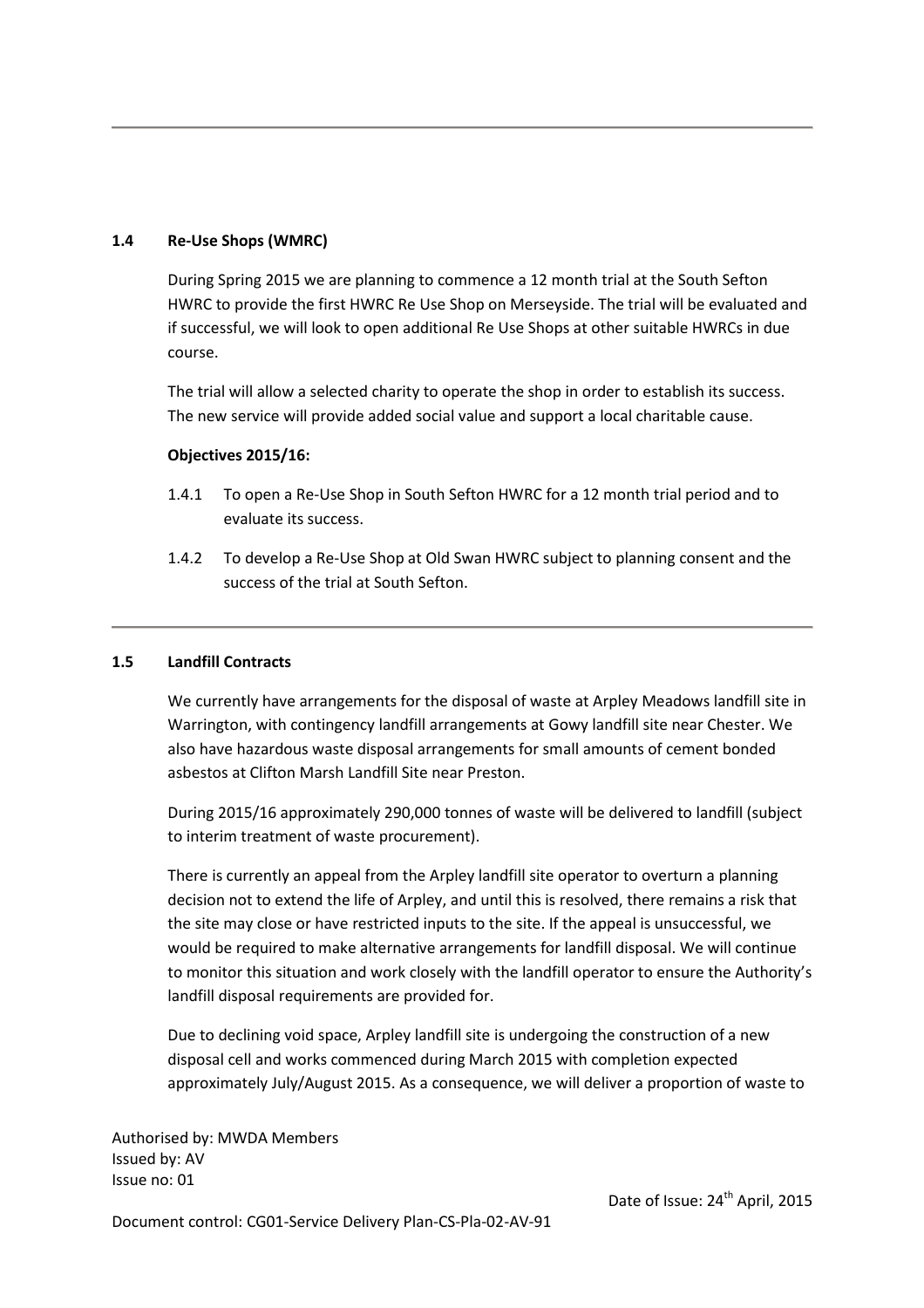the Gowy landfill site in order to maintain services and relieve pressures at the Transfer Stations.

## Objectives 2015/16:

- 1.5.1 To manage the Authority's landfill requirements to ensure sufficient capacity up to the mobilsation of the Resource Recovery Contract.
- 1.5.2 To carefully manage waste to landfill, whilst maximising deliveries to interim disposal facilities, in order to satisfy complex contractual requirements and to minimise waste disposal costs including Landfill Tax throughout the year

## 1.6 Interim Contracts

In the period leading up to the operation of the Resource Recovery Contract, we have the following arrangements in place for diversion of residual municipal solid waste (MSW) from landfill:

# An Inter Authority Agreement with the Greater Manchester Waste Disposal Authority (GMWDA):

This is an extension to the two year agreement put in place in 2013. The agreement now runs until 31st March 2016. The Authority's Waste Management and Recycling Contractor Veolia delivers waste to the GMWDA facilities for treatment and diversion from landfill. The tonnage contracted to be delivered over the period of the agreement was 80,000 tonnes.

## A one year contract with FCC Waste Services (UK) Ltd:

This is the third and last contract let under the Authority's framework set up in 2012. The contract period is 1st October 2014 to 30th September 2015. Veolia deliver waste to the FCC facility at Stretton Way, Huyton for processing and transfer to energy recovery facilities in mainland Europe for diversion from landfill. The tonnage contracted to be delivered between October 2014 and September 2015 is 45,000 tonnes.

It is anticipated that some 60,000 tonnes of residual MSW will be directed under these interim arrangements in 2015/16.

We have also commenced a project to offer more tonnage to the market to achieve additional diversion of residual MSW from landfill in the period up to the commissioning of the RRC facilities (Commissioning tonnages are expected to be required from late March 2016)

At present, inputs through the GMWDA agreement are behind schedule due to commissioning at their facilities and has resulted in additional spend under the landfill contracts approved budget.

Performance through the FCC facility is currently achieving in excess of 80% diversion from landfill, compared against the contract minimum of 50%.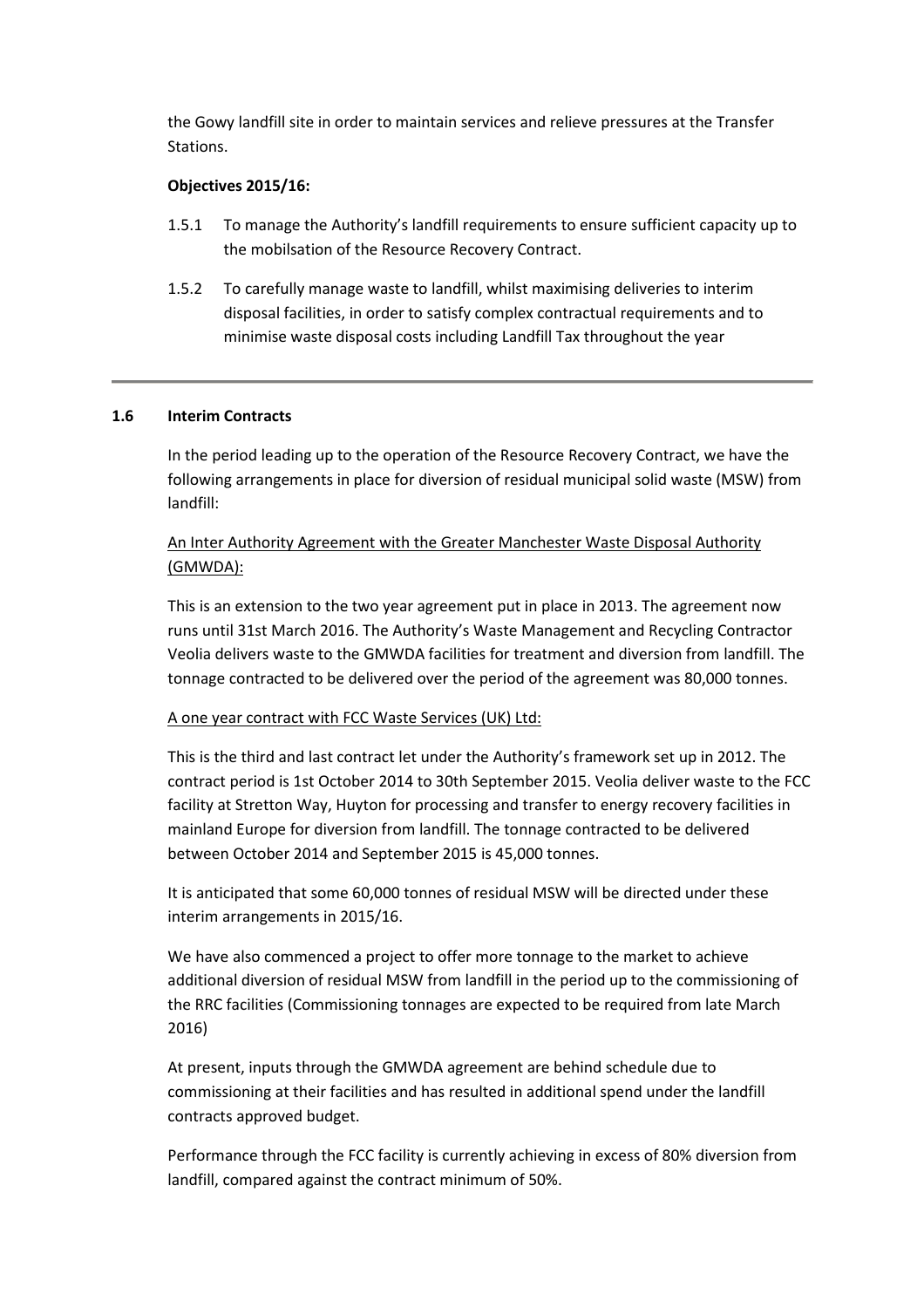## Objectives 2015/16:

- 1.6.1 Ensure that the agreed tonnages are delivered to the GMWDA and FCC contracts to achieve budget savings.
- 1.6.2 Complete the market testing project.

# 1.7 Old Swan Household Waste Recycling Centre

We have included in our capital programme provision for the development of a new Household Waste Recycling Centre in Old Swan. The new facility will be built to the Authority's modern standard, and capable of receiving up to 15,000 tonnes of household waste per annum in various waste streams.

The facility will incorporate:

- A covered split level area for bulk containers
- Dedicated hard-standing areas for small recyclables
- Cover enclosure for the receipt of WEEE goods
- A Re-Use facility/shop with dedicated public parking
- A dedicated small business area for the receipt of waste materials from trade
- Accommodation and parking for operational staff

Developing the site requires a lease from Liverpool City Council who own the site and planning consent to build and operate the HWRC.

Planning consent was granted by the Local Planning Authority (LPA) in April 2014, however, due to a necessary change to the point of entry to the site for service vehicles, a revised planning submission was required and a revised planning consent was received from the LPA in March 2015.

Following a tendering exercise in June 2014, a preferred principal contractor was identified, however, due to delays in granting the lease by Liverpool City Council, site works were unable to commence. In order to mitigate the delay, a licence to enable demolition works to be undertaken was granted by Liverpool City Council in February 2015.

A property lease is currently being agreed with Liverpool City Council. The draft lease contains onerous conditions relating to the use of the HWRC in terms of potential nuisance to the adjacent SAKA premises and requires the Authority to indemnify SAKA against any claims for costs or losses arising from a breach of this condition. This obligation originates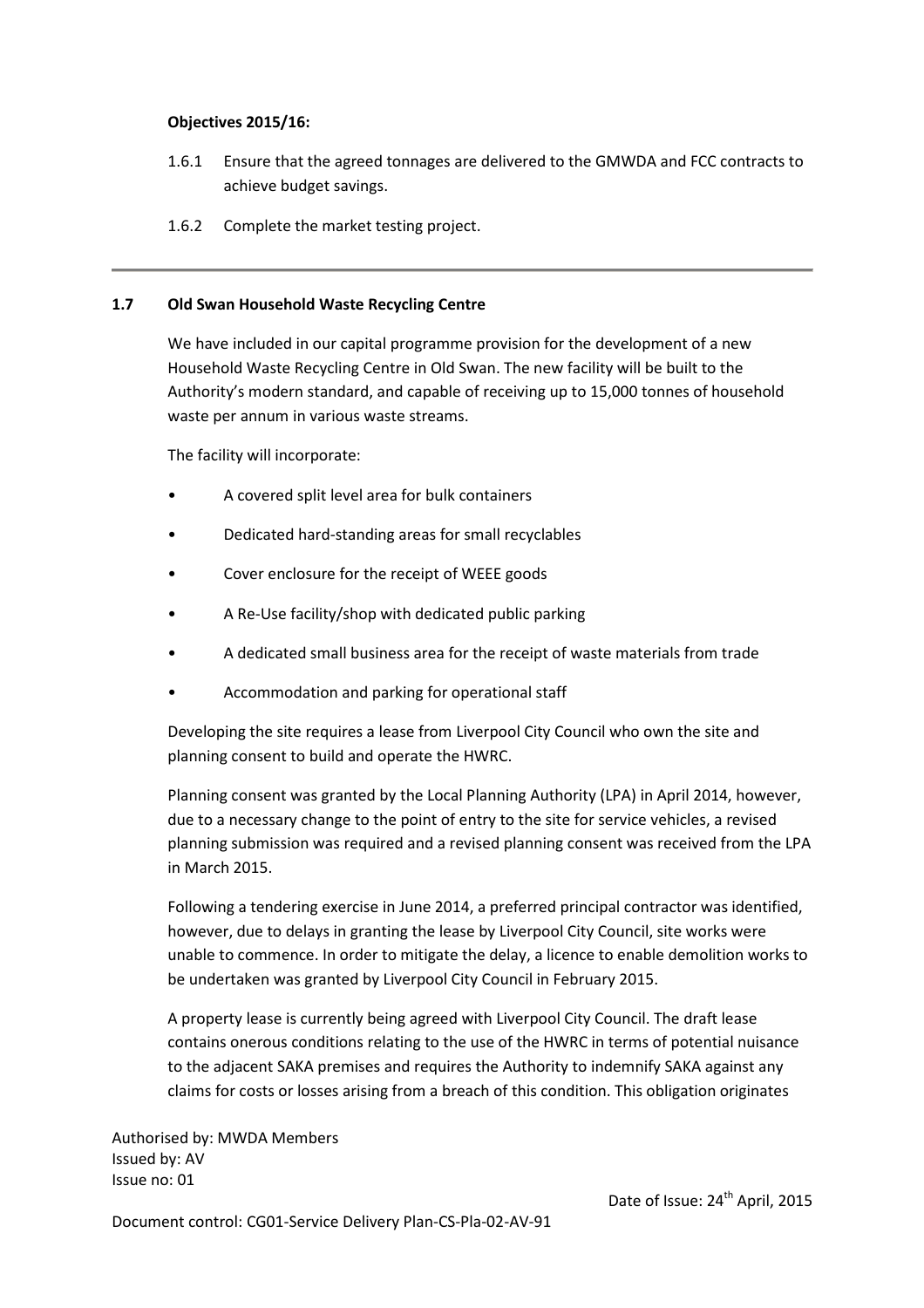from the conditions contained within the transfer agreement between Redman Heenan and Liverpool City Council relating to the acquisition of the site by Liverpool City Council.

# Objectives 2015/2016:

- 1.7.1 To deliver a new Household Waste Recycling Centre, open to the public by September 2015
- 1.7.2 To achieve a minimum CEEQUAL award of 'Very Good', aspiring to 'Excellent' for the facility.
- 1.7.3 To deliver the new Household Waste Recycling Centre on time and to budget.

# 1.8 Closed Landfill Site Aftercare

We have both statutory and legal responsibilities for seven closed landfill sites previously used for the disposal of municipal waste generated within Merseyside.

To satisfy these responsibilities, we carry out regular environmental monitoring of landfill emissions (gas and leachate) to ensure that the sites are not knowingly polluting the surrounding environment; and undertake regular maintenance of plant and equipment to ensure that pollution prevention systems remain operational.

The Authority's insurance protects against sudden and catastrophic pollution events only and therefore regular environmental monitoring and maintenance is essential to provide evidence against gradual pollution events.

An Environmental Management System, accredited to ISO: 14001, is in place to ensure effective environmental monitoring and maintenance.

## Objectives 2015/2016:

- 1.8.1 To undertake scheduled maintenance activities for plant and equipment at the Authority's closed landfill sites.
- 1.8.2 To undertake scheduled environmental monitoring activities at the Authority's closed landfill sites in compliance with set guidelines.
- 1.8.3 To successfully pass the external audit of the Environmental Management System; maintaining accreditation.
- 1.8.4 To undertake a review of the leachate treatment and drainage systems at Bidston Moss Community Woodland and Foul Lane closed landfill site to determine if financial savings can be made against trade effluent discharge costs.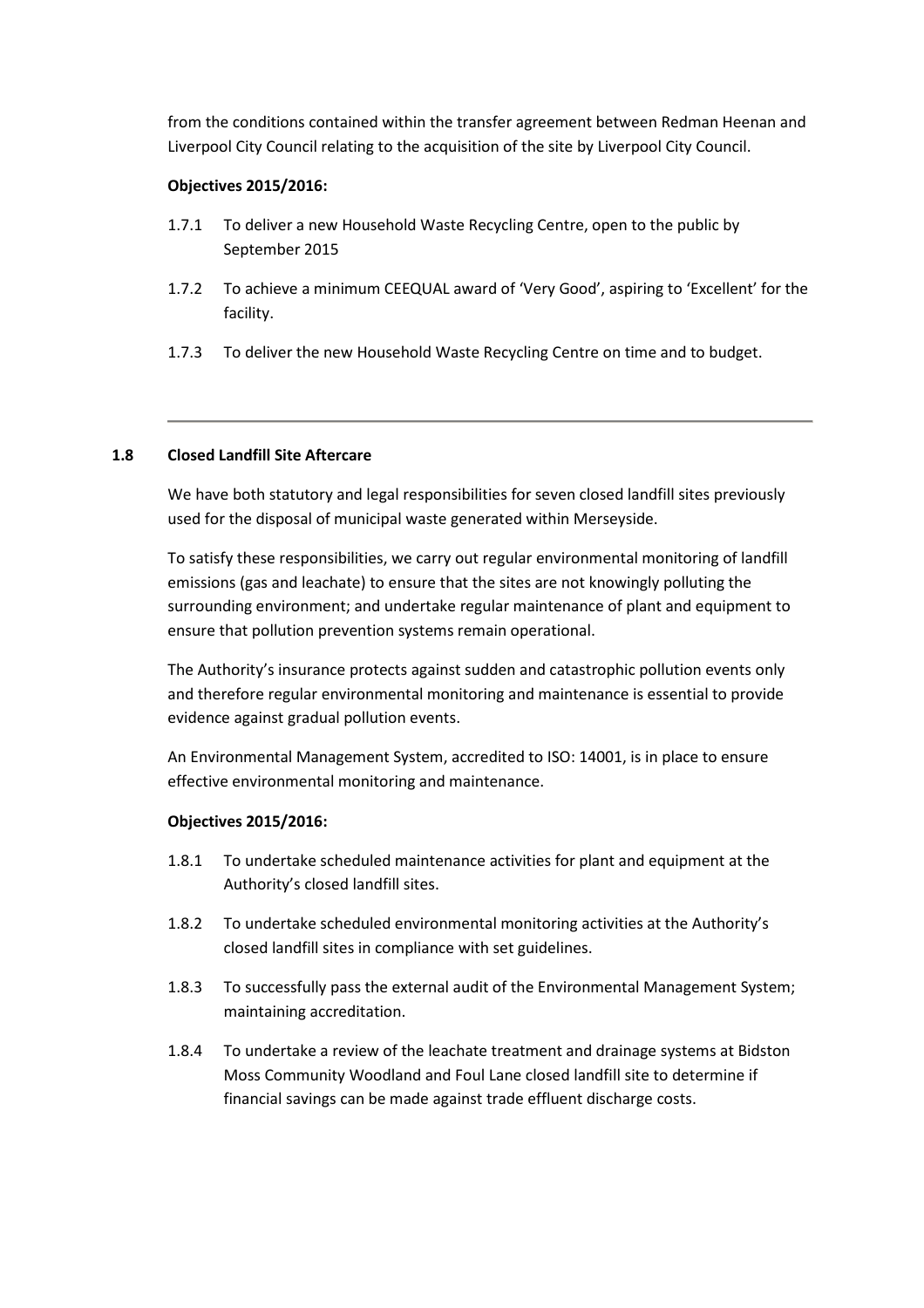# CORPORATE AIM 2 - SUSTAINABILITY

We aim to reduce the amount of waste produced on Merseyside, increase the proportion of waste reused and recycled and promote the sustainable management of waste through the Waste Hierarchy.

To do this, we will:

- Develop and implement waste strategies to maximise the value of otherwise wasted resources in terms of economic, environmental and social benefits.
- Work together with partners and other stakeholders to provide services that support the local economy, benefit the community and improve the environment.

## Our Key Priorities in 2015/16 for SUSTAINABILITY:

We will continue to work towards these targets, and specifically in the coming year we will:

- Develop and review our strategies to reflect the wider circular economy and resource resilience issues.
- Reduce waste and promote recycling and re-use through education and awareness initiatives, including the Waste Prevention Programme.
- Continue to work in partnership with the district councils to support the development of improved collection and treatment options.
- Continue to develop and manage the Authority's Community Fund to deliver projects that support the Authority's corporate aims.

## 2.1 Strategy Review

There is a statutory requirement for the Authority to produce a Joint Recycling and Waste Management Strategy. RESOURCES Merseyside was approved by the Authority and all Merseyside District Councils in 2012 with a commitment to a five year review. The scope of the review will include completing a two seasonal waste composition analysis and considering future policy objectives and targets. Consultation with the District Councils and stakeholders will identify priority issues and options including potential for joint efficiencies and performance improvements. The revised draft Strategy will require final adoption by all partners by 2017.

#### Objectives 2015/16:

Commence the review of the Joint Recycling and Waste Management Strategy in 2015 by:

2.1.1 Preparation of the scope and timetable for the Strategy Review;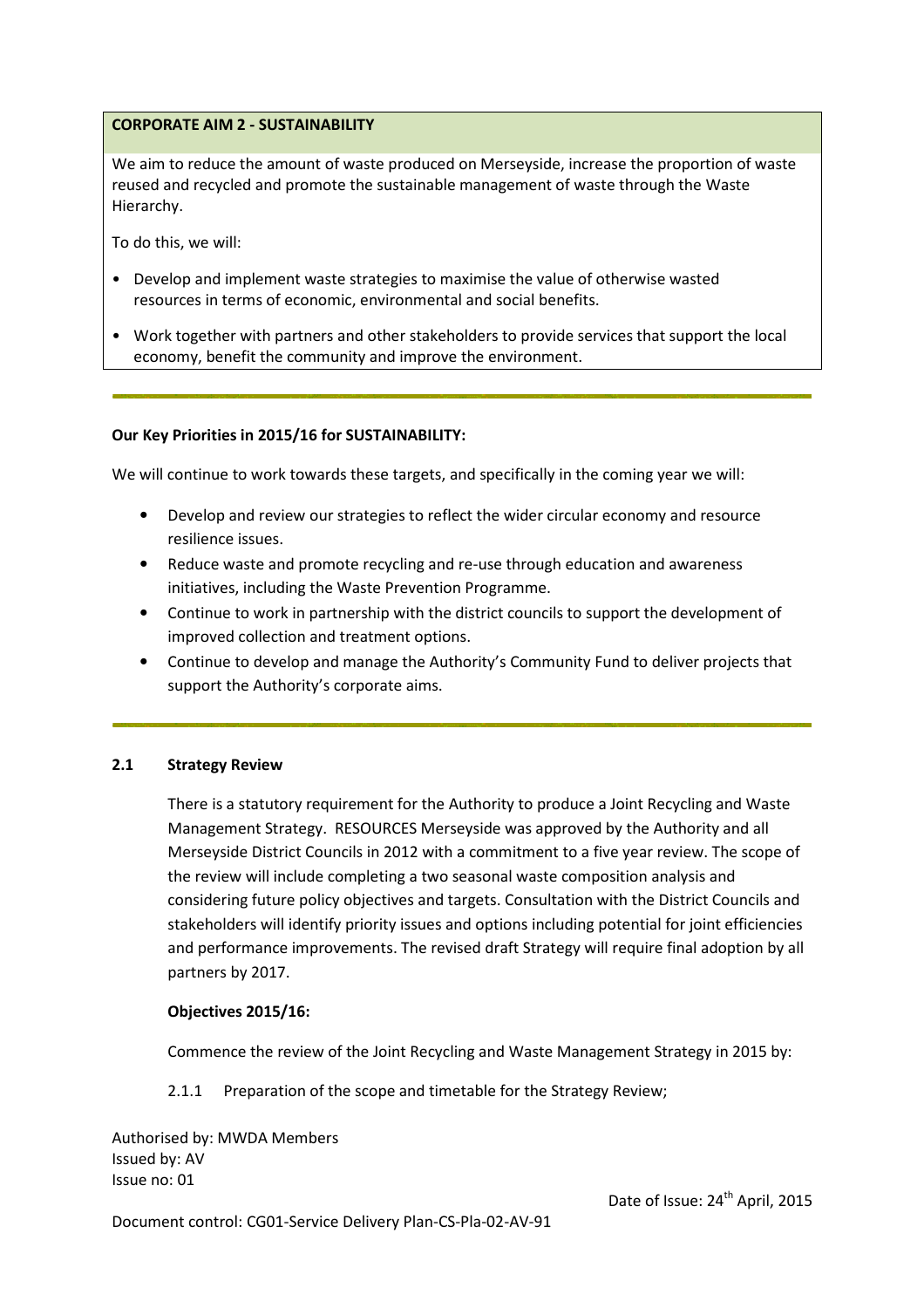- 2.1.2 Authority approval to the key phases of the review programme;
- 2.1.3 Award of a waste composition tender for completion by March 2016.

## 2.2 Re-Use Strategy

We will develop a Re-use Strategy and related projects in the year for Member approval. We will also work with our partners to identify and deliver opportunities across the Region which keep resources in the local economy for longer and which maximise economic and social value and reduces waste arisings.

#### Objective 2015/16:

2.2.1 To approve the Re-Use Strategy and deliver projects with partners by March 2016.

## 2.3 Circular Economy Knowledge Hub

Retaining value locally by re-using materials many more times is a fundamental component of waste prevention. The creation of an online Circular Economy Knowledge Hub is designed to provide a repository of information and expertise to help households, businesses and individuals access recycled raw materials, design-in recyclability and reduce the waste they create.

## Objective 2015/16:

2.3.1 Establish an online Circular Economy Knowledge Hub by April 2016 and monitor usage and take-up.

## 2.4 Waste Prevention Programme

We aim to deliver a strategic programme of waste prevention activities with key partners and local communities each year. The programme supports awareness raising and promotes simple changes in behaviour by residents which will save them money. Projects also deliver skills development and other economic and social benefits alongside waste and carbon reductions.

Priority themes for 2015-16 will be food waste, textiles, furniture and composting. Key partners for engagement will be housing associations, universities, social enterprises and charities with students remaining a priority audience to engage and change behaviours. We will monitor the reductions in junk mail through promotion of the Royal Mail Preference Service and sales of home composters through the National Composting Framework

We will support organisations including WRAP, Merseyside Textile Forum and Children's Food Trust to directly engage with our residents on food waste and textile projects. We will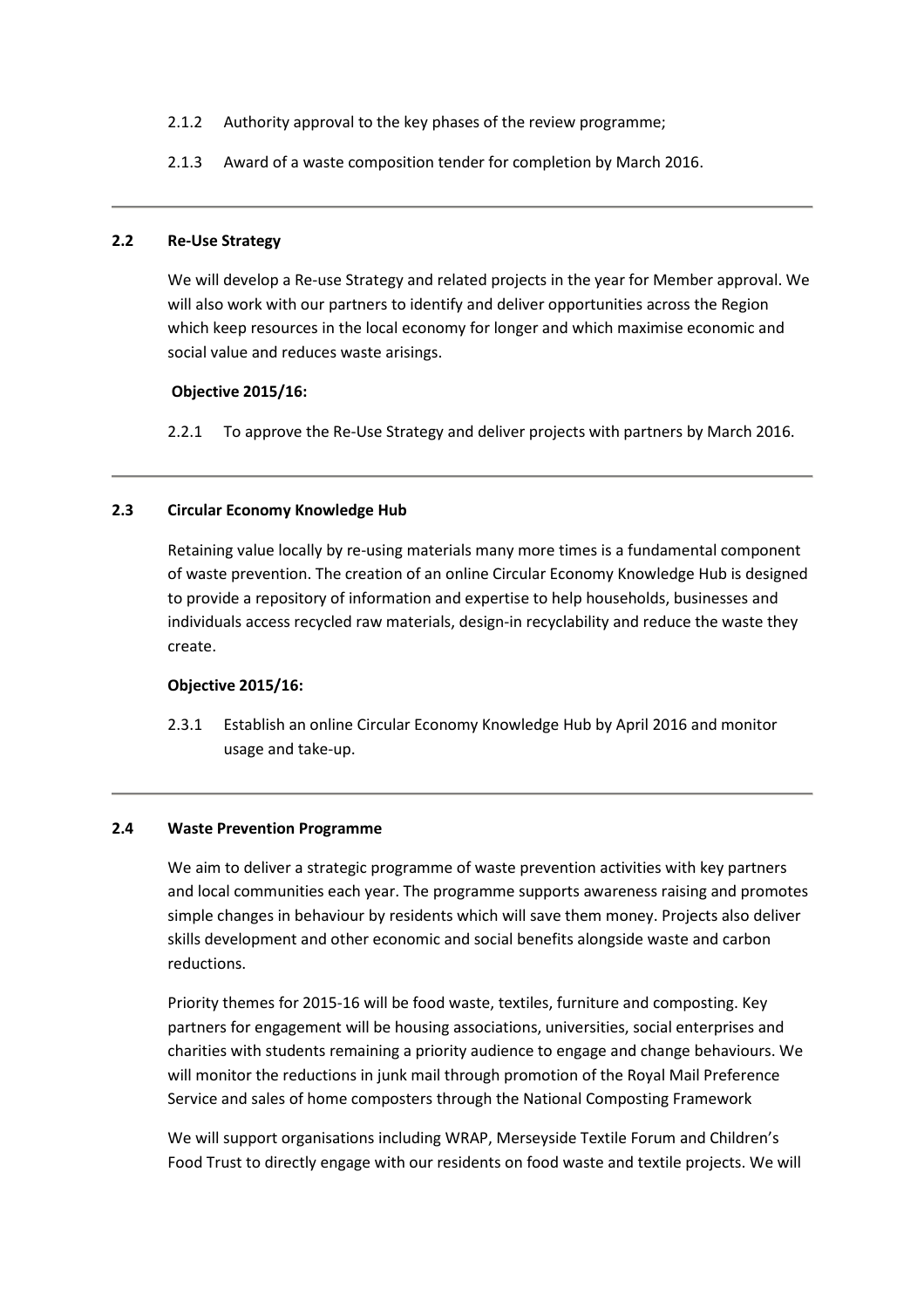seek opportunities to commission initiatives by suitable third parties including the creation of a re-use/repairs skills programme through community hubs in 2015.

# Objectives 2015/16:

- 2.4.1 To complete a waste prevention work programme by March 2016 that enables residents to reduce waste through changes in their behaviour.
- 2.4.2 Review the Authority's waste prevention database in 2015 and identify future needs/benefits

# 2.5 10 City Challenge

The Authority has taken the lead for the Waste Partnership to support WRAP's funded 10 City Challenge for Love Food Hate Waste (LFHW). This was launched in Liverpool in August 2014 where over 1500 people were engaged and made pledges to avoid food waste. The campaign will continue until March 2016 with the aim of reducing household food waste by 5% across the 10 Cities. Tesco Stores are our lead retail partner in the City Region.

WRAP directly fund projects (£48,000 per annum) and the Authority has worked to plan provision of resources across the City Region including 1000 Save More Information Packs, cookery equipment and recipes for use by residents, a series of Cookery Roadshows and increasing use of WRAP communications for website and social media.

## Objectives 2015/16:

To contribute to the 10 City Challenge working with WRAP and Tesco to deliver:

- 2.5.1 An online diagnostic food waste tool for use by householders.
- 2.5.2 A Food Champions Network including use of a private social media group.
- 2.5.3 An additional 11 cookery clubs by December 2015 to complement the Mersey Waste Muncher community fund programme.
- 2.5.4 A second LFHW campaign funding an additional 189 banners on district Refuse Collection Vehicles.
- 2.5.5 Develop engagement with local Tesco store community champions on LFHW and wider recycling initiatives.
- 2.5.6 Identify additional LFHW events to be funded by WRAP.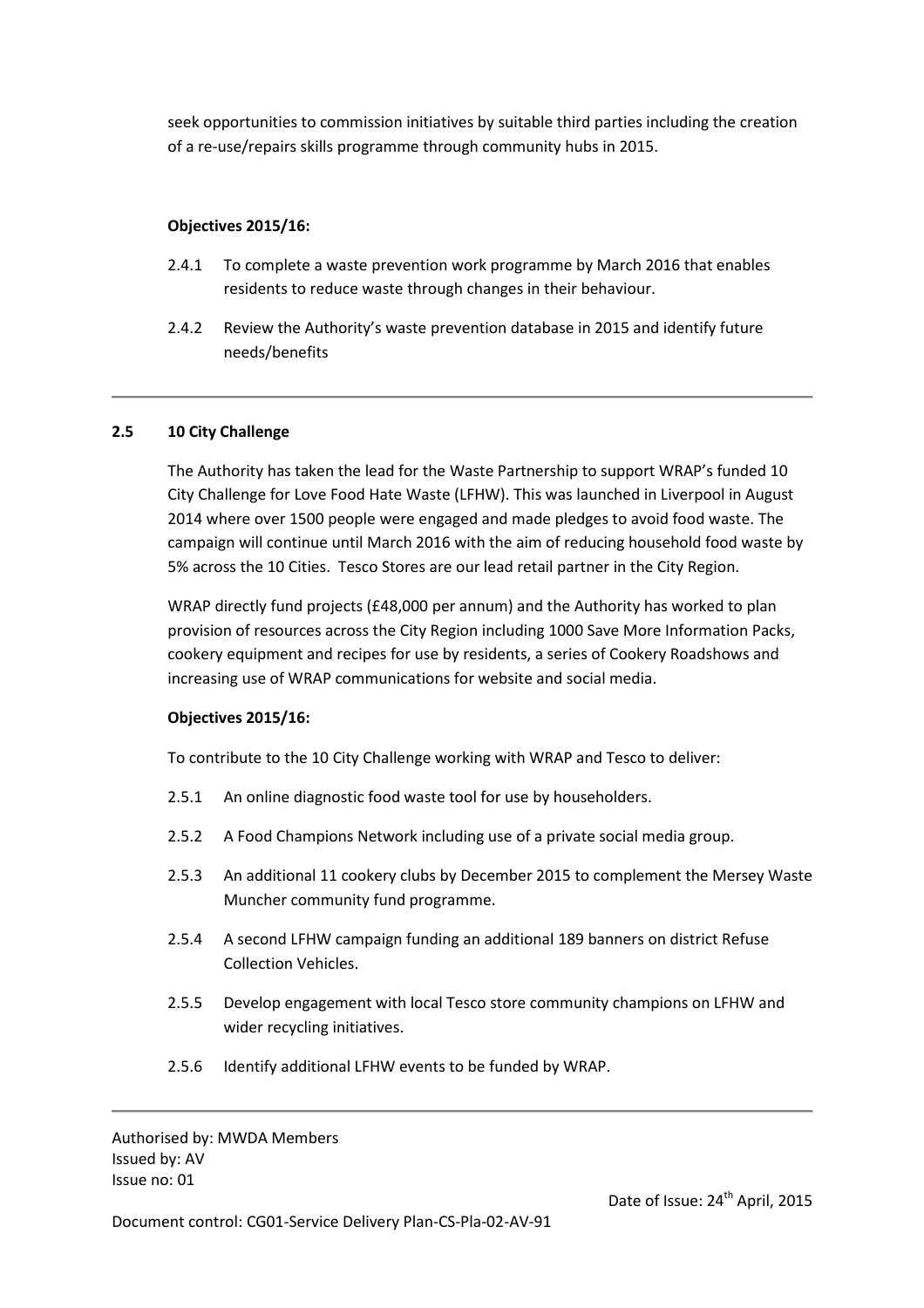## 2.6 Waste Development Fund

The Waste Development Fund of £28.9M was distributed to Merseyside District Councils in 2014, under the terms of a Memorandum of Understanding agreed between the Authority and the District Councils, to enable them to support the shared objectives of the Joint Waste Strategy as they are best placed to make service developments.

## Objectives 2015/16:

- 2.6.1 To receive letters of assurance from each District Council, in line with the Memorandum of Understanding, confirming how they have used their portion of the Waste Development Fund to further the shared objectives of the Joint Waste Strategy, or how they plan to in the future.
- 2.6.2 To prepare a report to the Authority in September 2015 to confirm how the funds have been used by Councils in the last financial year as required under the Memorandum of Understanding.

# 2.7 Joint Efficiency Savings

MRWA Officers are working with District Council colleagues to look at the economic business case for efficiency savings through shared service models, in consultation with the Leaders Group for Merseyside and Halton.

## Objective for 2015/16:

2.7.1 To produce a proposal paper for Leaders based on the feasibility of joint service provision and to identify the cost/benefit impact of joint working options.

## 2.8 Joint Performance Savings and Improvements

We are always looking at ways in which we can work with local councils and the community to improve waste management in Merseyside and Halton. Each year we identify projects and initiatives which will deliver savings and improvements by reducing waste sent to landfill and improve the quality of the resources diverted.

To help improve the quantity and quality of recyclable material from high density housing, we are working in partnership with Liverpool City Council to trial a new collection system for commingled recyclable materials from a limited number of households. Once completed, the trial will be reviewed and should provide valuable information to all Merseyside Districts who collect from high density areas of terraced properties.

Following successful project work this year we will also continue to work with Districts to maximise the recycling of collected Street Cleansing waste and minimise waste disposal costs.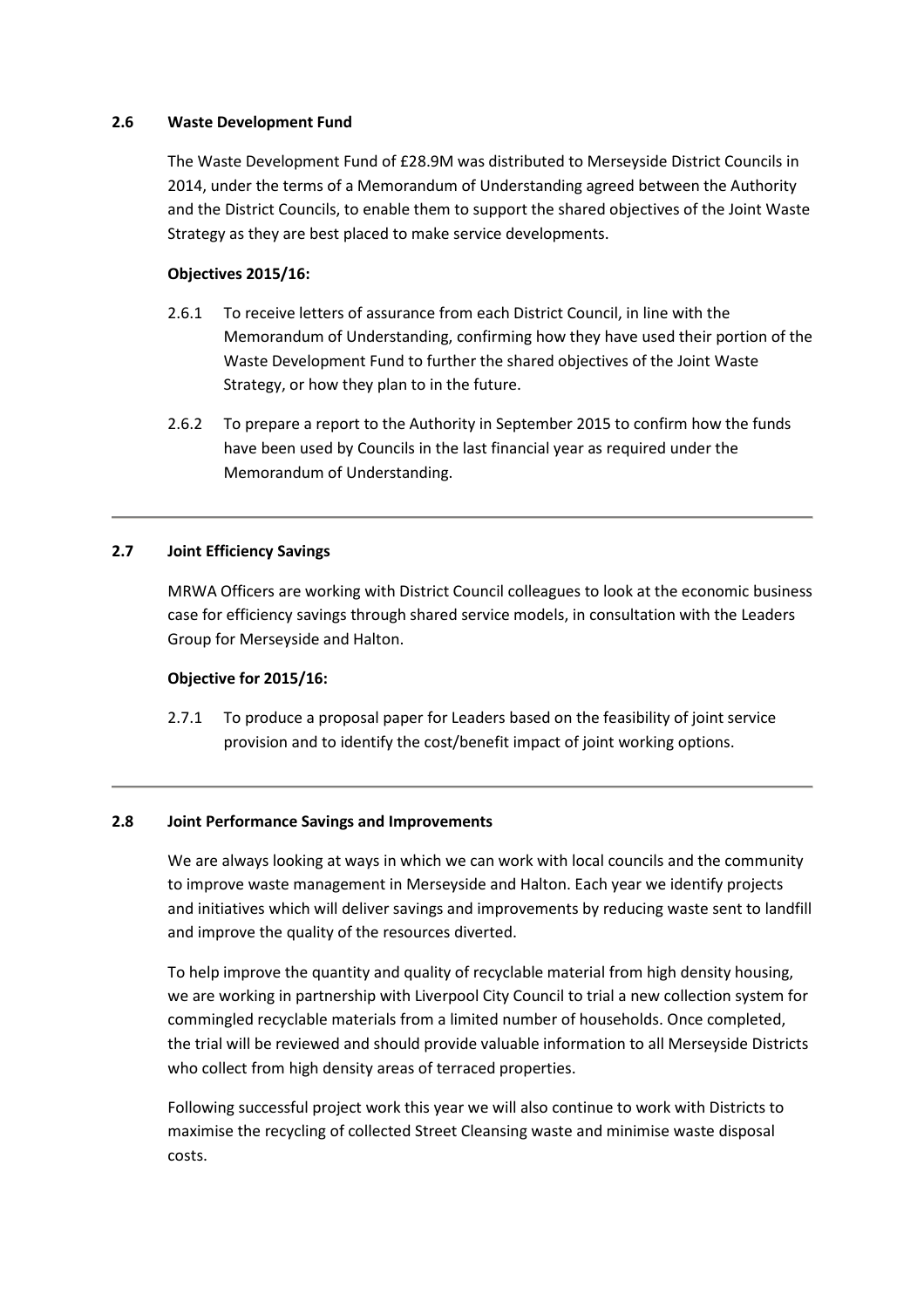In order to maintain high levels of visitors to the Gillmoss Discovery Centre we will continue to support local schools that visit the facility by way of contributing towards their travel costs.

# Objectives 2015/16:

2.8.1 To work with Liverpool City Council to complete the trial of a new collection system for commingled recyclable materials in high density housing and to review and disseminate information on its outcome.

## Know Your Bin – Put It In

We have commenced a trial that aims to maximise participation in district council recycling services by piloting communication and engagement methods specifically targeting areas that have existing recycling services but lower than expected participation or higher than expected contamination.

The aim of the trial is to test a flexible template of activities that can be replicated across Merseyside and Halton to aid improvements in kerbside collected recycling performance.

## Objectives 2015/16:

- 2.8.2 To complete the 'Know Your Bin Put It In' trial in one collection round area including monitoring and assessment of outcomes.
- 2.8.3 To offer a flexible template of activities that can be used across Merseyside and Halton.

## 2.9 Community Fund

The Authority awards Community Fund grants (with additional financial support from Veolia Environmental Services) to community organisations who deliver projects that reduce, reuse and recycle household waste and add social and economic value in the City Region.

A fund of £110,000 was approved for 2015/16 and was launched in February. The Expressions of Interest submissions will be evaluation and Members asked to agree the projects which will be invited to submit final project plans. Final awards are expected to be issued from May onwards.

## Objectives 2015-16: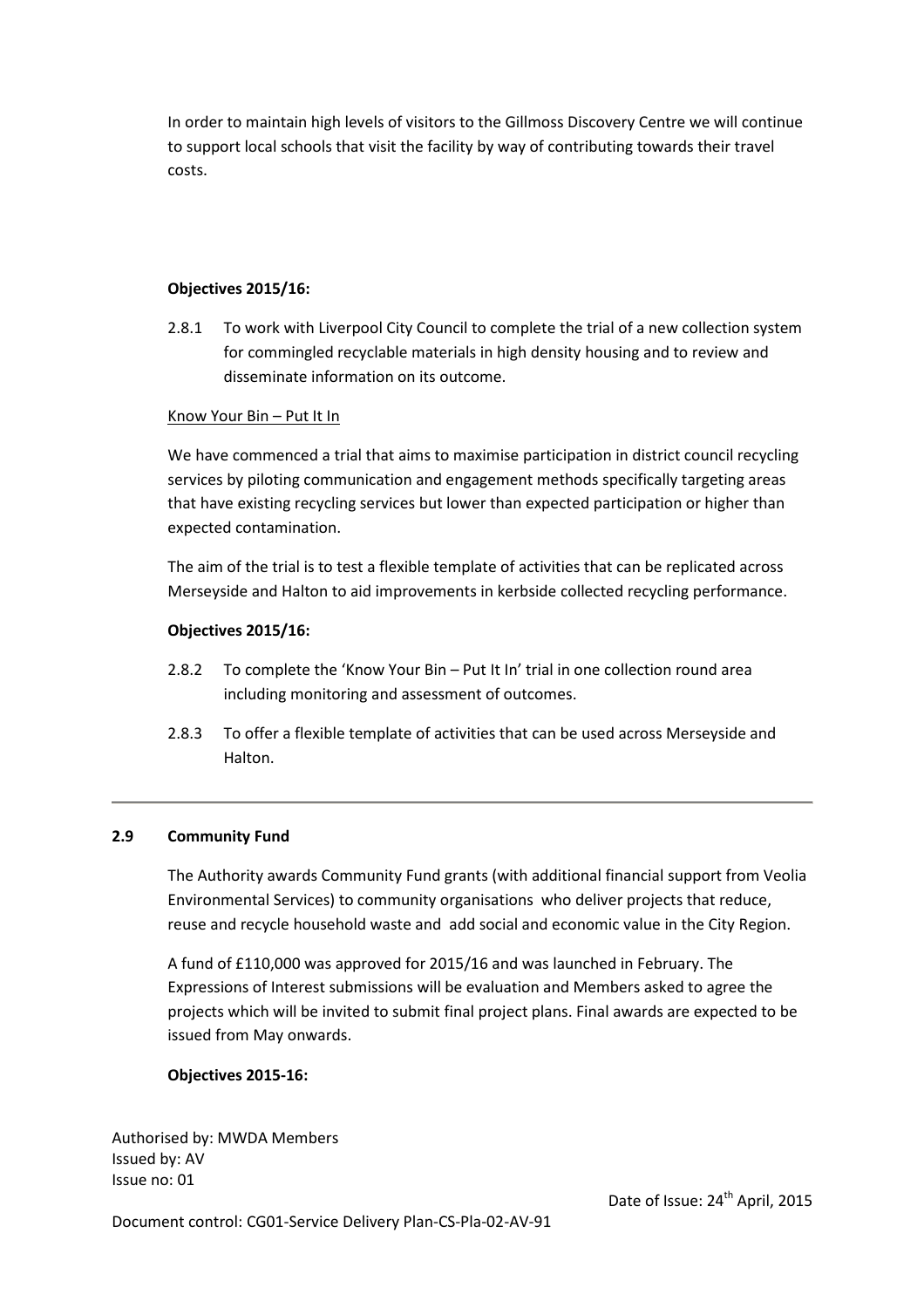- 2.9.1 To ensure all projects funded in 2014-15 are completed and a final outcome report produced.
- 2.9.2 To seek Member approval to a list of applicants who will be invited to submit final project plans by May 2015.
- 2.9.3 Develop proposals for a further annual scheme by February 2016 for Member approval.

# 2.10 Partnership Support

## Apprenticeships Support Scheme

We have worked with all districts to develop a pilot support scheme for 12 month apprenticeships in waste management. Sefton and St Helens employed 10 apprentices during 2014 and the pilot has been extended into 2015 with 4 waste prevention apprentices in Wirral.

## Objectives 2015/16:

- 2.10.1 Identify opportunities for further support to districts for apprenticeships in waste and recycling during 2015-16.
- 2.10.2 Report outcome of pilot apprenticeship support scheme by February 2016.

#### Policy Service

We provide a policy advice service within the Authority and to District waste management officers. This supports the Waste Partnership to comply with national/European legislation and regulation. We also respond on behalf of the Authority and districts partners to consultations on relevant waste management matters issued by central Government, the European Union, City Region and other organisations.

#### Objectives 2015/16:

2.10.3 To advise senior officers and districts on relevant policy matters and provide appropriate consultation responses during the year.

#### Partnership web portal

The Authority owns and maintains the Recycle/Reuse for Merseyside and Halton website and image library on behalf of the Waste Partnership. This is used as a portal for up to date information, advice and downloads to residents and stakeholders to help them take actions to reduce waste and increase re-use and recycling.

#### Objectives 2015/16: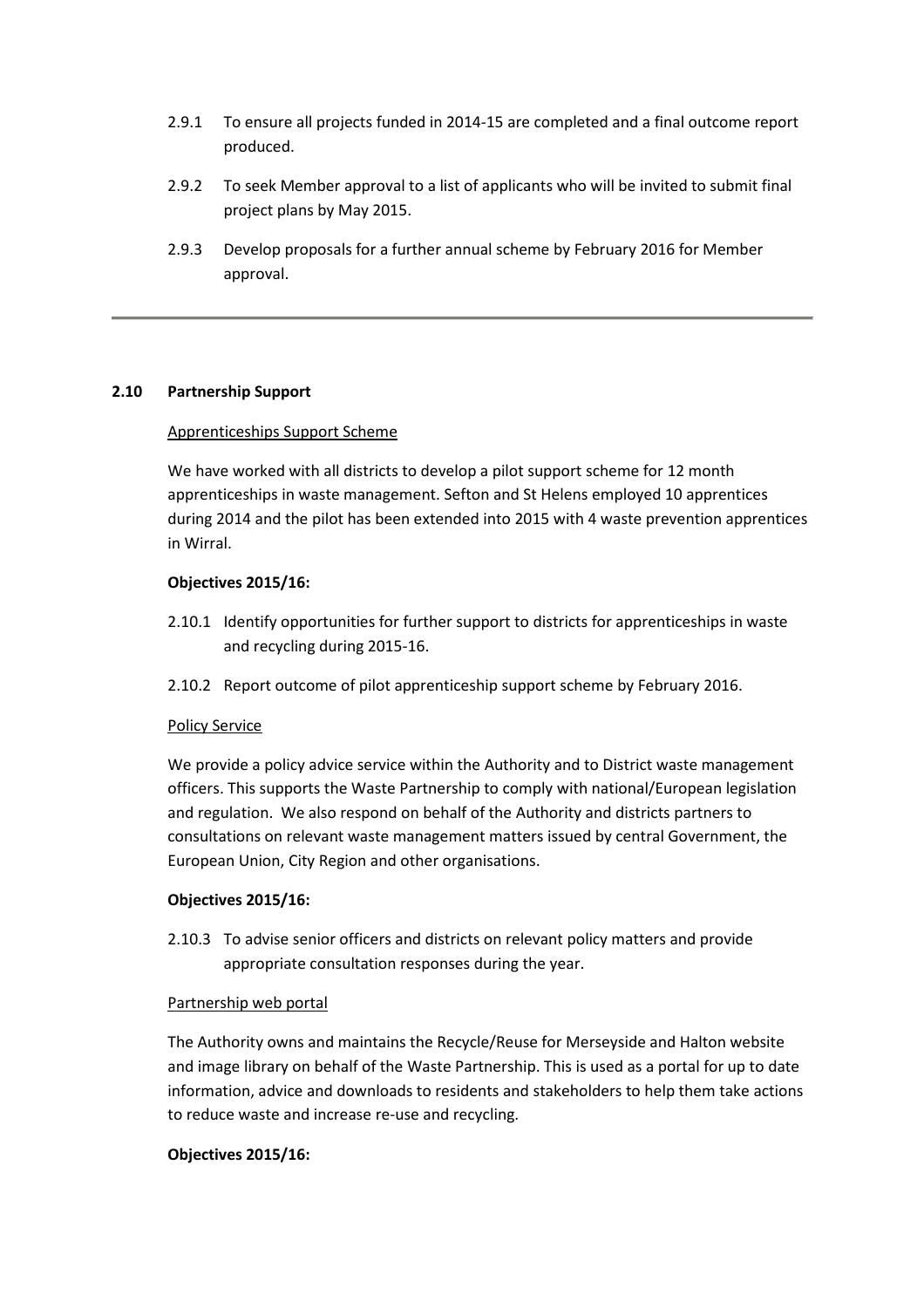2.10.4 To manage the partnership website and keep it up to date with practical waste prevention, re-use and recycling information to stakeholders during the year.

Authorised by: MWDA Members Issued by: AV Issue no: 01

Document control: CG01-Service Delivery Plan-CS-Pla-02-AV-91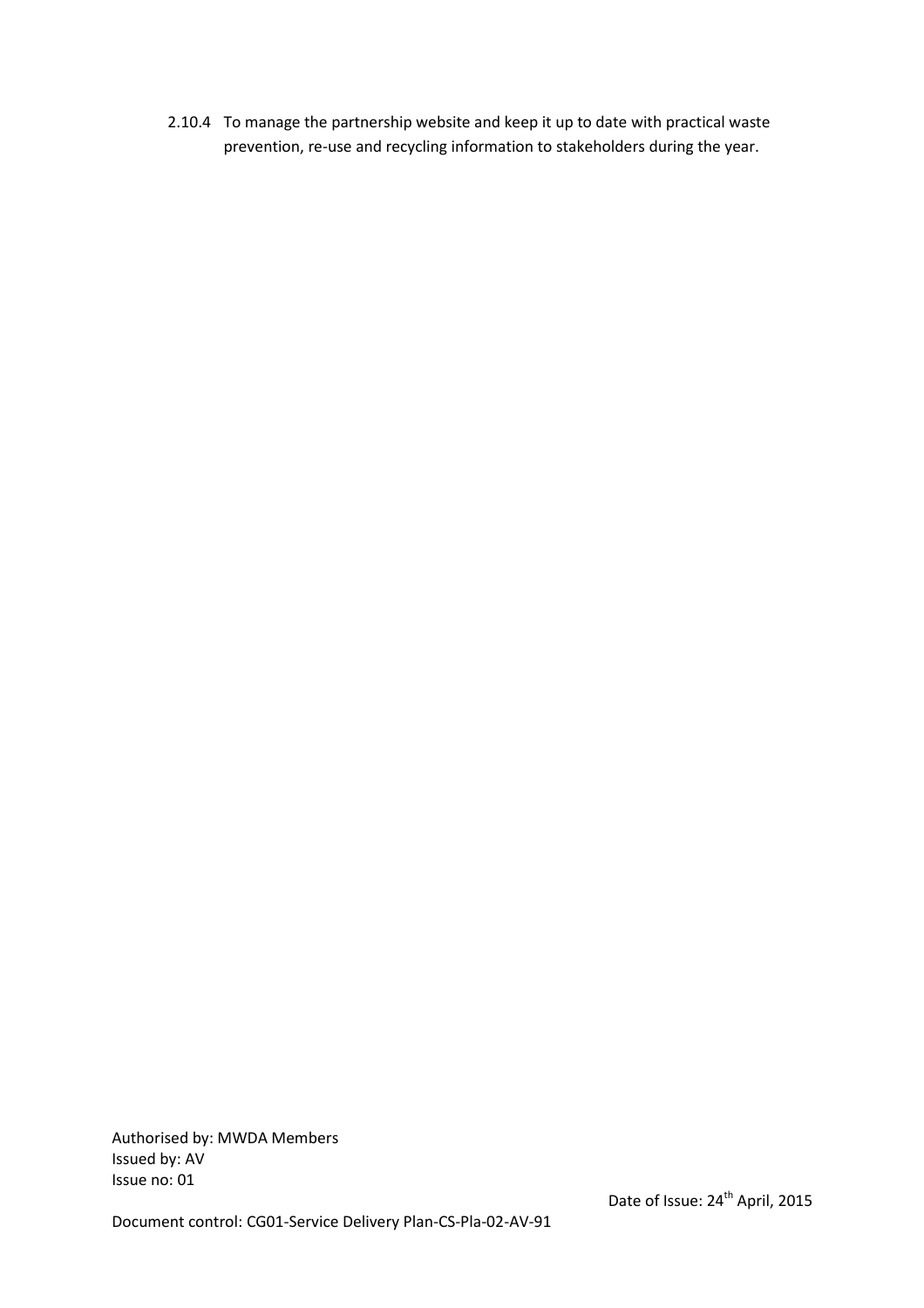# CORPORATE AIM 3 - ACCOUNTABILITY

We will conduct the Authority's business effectively and efficiently and we will fulfil our obligations to the highest standards.

To do this, we will:

- Manage our business and finances with openness and transparency.
- Establish challenging targets for efficiencies and improvements and set out plans for delivery.
- Develop our staff and Members to ensure the Authority has clear direction and the skill sets to deliver our aims and objectives.

## Our Key Priorities in 2015/16 for ACCOUNTABILITY:

We will continue to apply high standards to the way in which we conduct our business and specifically in the coming year we will:

- Manage the Authority and its resources efficiently, effectively and appropriately and improve how we manage and report our performance.
- Improve the way we communicate and consult with our key stakeholders.
- Ensure our actions comply with our policies and procedures, are within the law and that decisions are taken appropriately.
- Review the Authority's resource needs and develop Members and Officers to make the best effective use of resources to deliver the Authority's Corporate Aims.

## 3.1 Levy and Budget Strategy

The Revenue Budget for 2015/16 has been set at £65.591M, which is the  $6<sup>th</sup>$  successive year of achieving a zero increase despite rising costs, particularly in relation to increases in Landfill Tax which adds a potential £850k to the budget. Other budget pressures include contractual inflation and other costs relating to the improved performance of the Waste Management and Recycling Contract, and the addition of a new Household Waste Recycling Centre in 2015/16.

These increases have been, and will continue to be managed through effective use of balances and cost saving initiatives such as the Interim Contracts which reduce the cost of residual waste disposal when compared to landfill. The Authority has also reduced its staffing by 15% and made other efficiency savings.

Despite this, the Authority's costs will continue to increase in line waste arisings (the waste collected by the Merseyside councils and also waste delivered to Household Waste Recycling Centres). Costs are affected in particular by the amount of residual waste delivered which, if landfilled, is subject to landfill tax currently charged at £82.60 and is due to increase by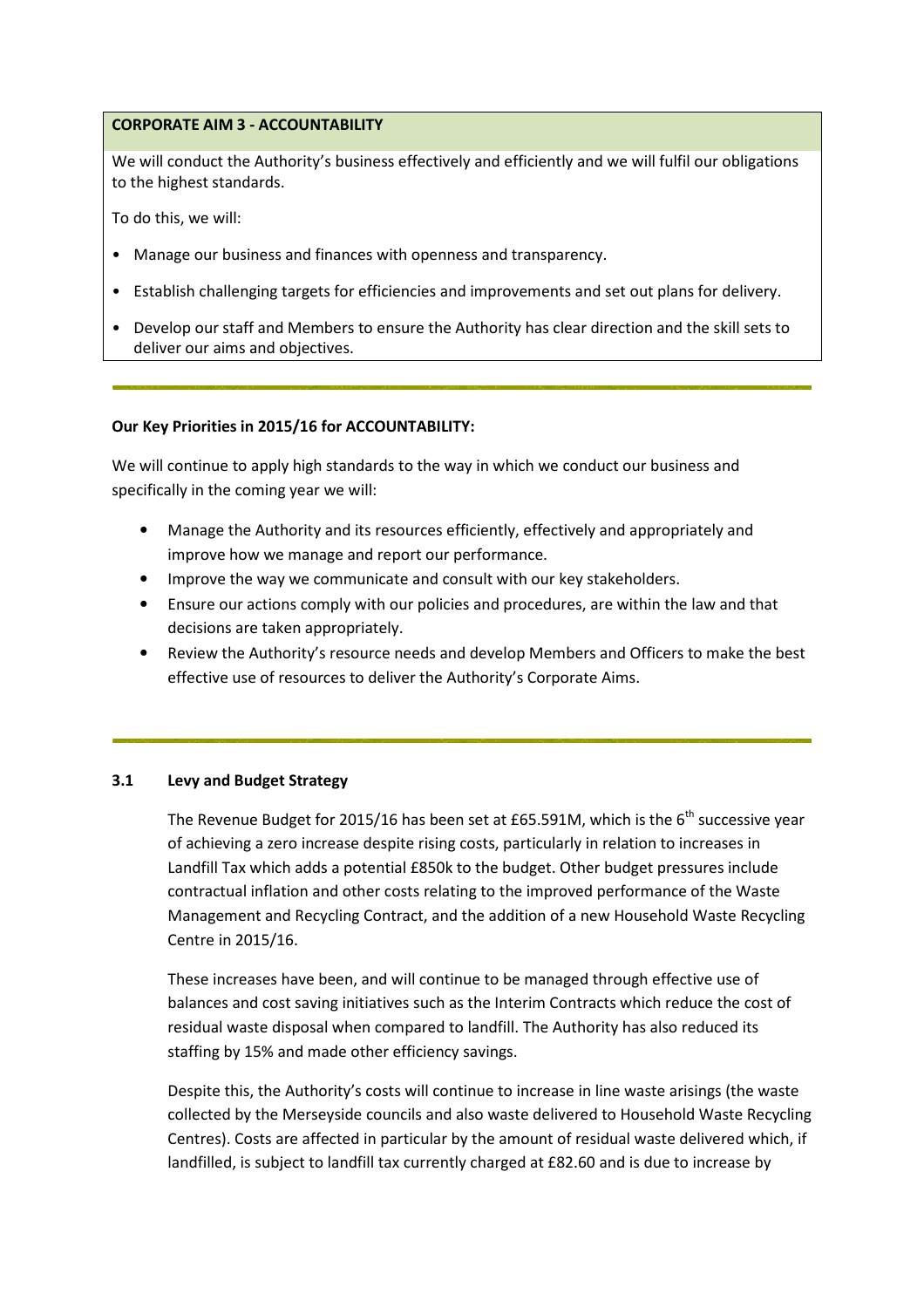inflation each year. The Resource Recovery Contract will remove our reliance on landfill but at present, the budget pressures identified are likely to result in an increase in the Authority's Revenue Budget in 2016/17.

The budget is funded by way of a levy imposed on the five Merseyside Councils and we will need to work with our Members and the constituent councils to limit the impact of those anticipated increases.

# Objectives 2015/16:

- 3.1.1 To deliver a workshop with Members on the Authority's levy and budget strategy early in 2015/16 to enable officers to develop forward budget options.
- 3.1.2 To develop an options paper setting out alternative levy apportionment methodologies.

# 3.2 Financial Management

The Finance section at the Authority provides a range of services both statutory and support across the activities of the Authority.

- Publication of the Annual Statement of Accounts is a statutory duty that requires significant input from the Finance team and from staff across the Authority. A large part of this work involves detailed liaison with external audit.
- Preparation of the Annual Revenue and Capital Budgets is co-ordinated and finalised by the finance team but also requires significant input from budget holders and the Executive Management Team, particularly in consideration of Levy policy and the financial security of the Authority.
- Budget monitoring and the development of better management accounts information is led by finance but involves and is for budget holders.
- Preparation of Government and Statistical returns continues throughout the year for Finance, summarising actual and estimated date about the Authority.
- Internal Audit services and financial support services Service Level Agreement with St Helens Council are managed via the finance function.
- Ad-hoc support for service development and in particular the operation of the new RRC contract payment mechanism will continue to be important.

## Objectives 2015/16:

3.2.1 Closedown of the accounts, preparation of the statement and the extensive supporting working papers, detailed liaison with external audit and publication of the statement of accounts on time with few audit adjustments.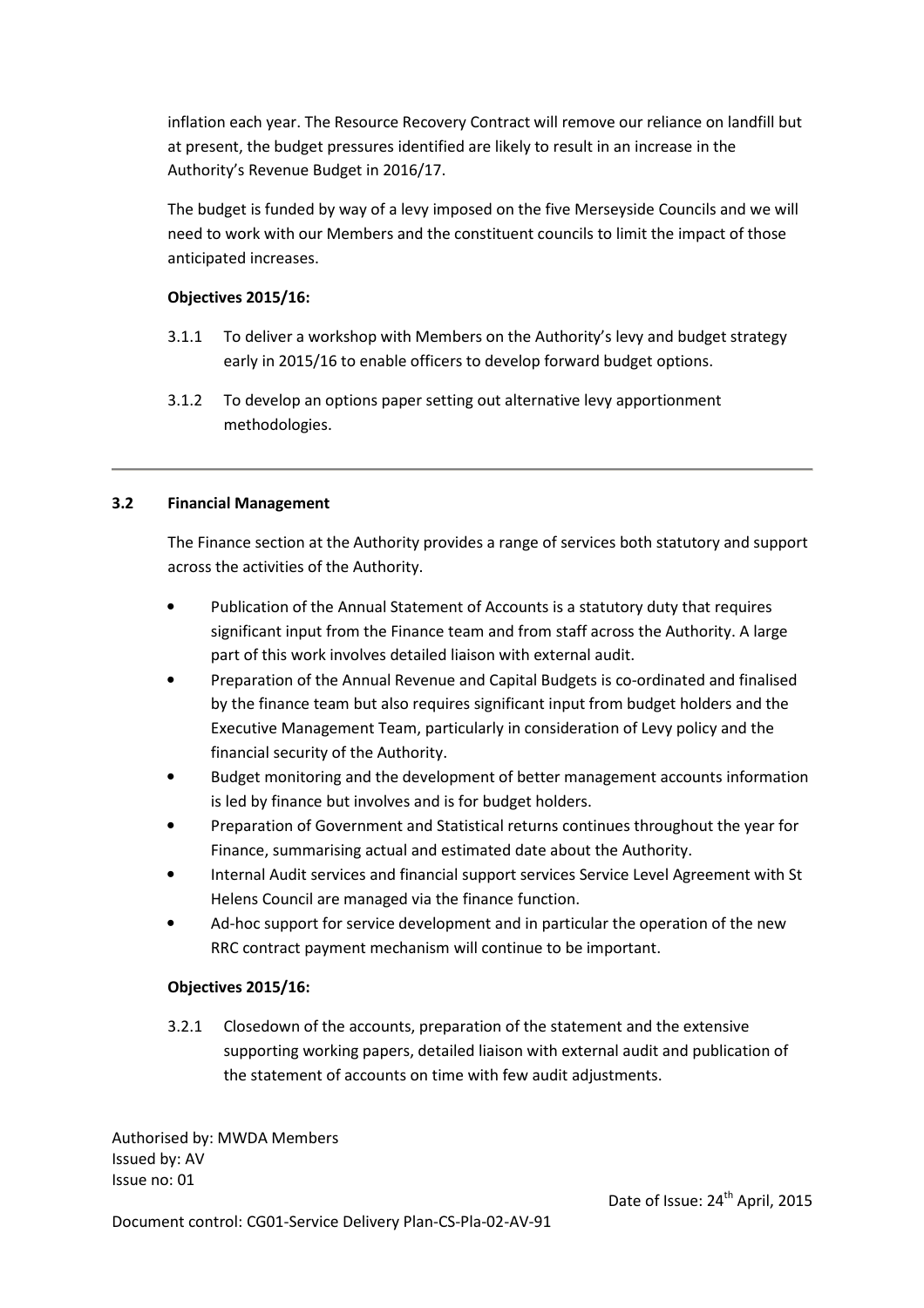- 3.2.2 Preparation of the budget and levy to support the Authority's activities and priorities, maintaining financial security while mitigating the impact of the Levy on Councils wherever possible.
- 3.2.3 Assessment of preparations for the Resource Recovery Contract and payment mechanism, stress testing interfaces with other contracts, preparing reporting structures and detailed reconciliations dependent upon the outcome of scenario planning.

# 3.3 Performance Management

Our Performance Management Framework (PMF) sets out how the Authority's long-term corporate aims are translated into day to day operations. It gives Members and officers a clear understanding of how the work we do and the decisions we take contribute to the overall goals of the Authority. A review of the framework commenced in 2014 resulting in a revised Corporate Plan and planning process and the establishment of a Member Forward Planning Panel.

The PMF will continue to be developed and the focus will be on translating this Service Delivery Plan into the day to day activities of the Authority so that staff are clear on their own personal objectives and how their work contributes to the Authority's Corporate Plan.

## Objectives 2015/16:

- 3.3.1 Approval of the Service Delivery Plan.
- 3.3.2 Development and production of a revised quarterly and annual performance reporting regime to support Members in making informed decisions on the direction of the Authority.

## 3.4 Corporate Services

Corporate Services brings together a range of corporate functions, such as ICT, Finance, HR, and Communications which work collectively and consistently together to help support the Authority's frontline services to deliver effective internal controls.

Invoices paid within 25 days currently stand at 84.98% which exceeds our target of 80%. The Staff Development Scheme continues to remain on target with all staff receiving their development interview. Sickness Absence currently remains higher at 3.7% than the top quartile target of 2.76% set for local authorities. The number of Comment and Complaints received and resolved in less than 28 days currently stands at 77.99% which is under our target set at 95%.

Moving forward in 2015/16, a Review of the Comments and Complaints System will be undertaken to identify potential improvements and efficiencies. The procurement of a new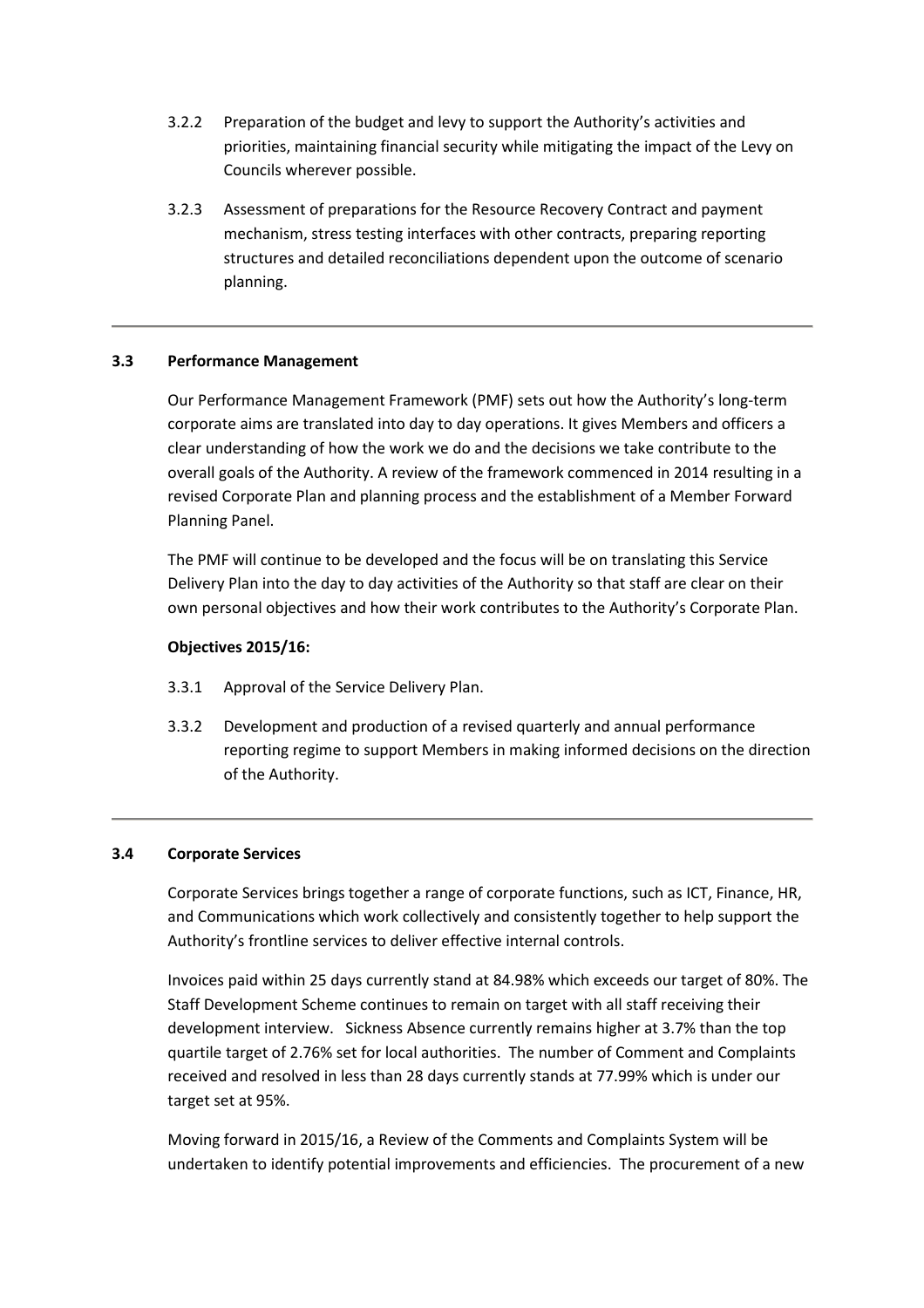clocking system will enable greater efficiency to time and attendance management throughout the Authority.

# Objectives 2015/16:

- 3.4.1 Review the Comment and Complaints Procedure to ensure improvement in response time by June 2015.
- 3.4.2 Establish a new programme of time and attendance key indicators by Sept 2015 which support a greater efficiency of time management throughout the Authority.

## 3.5 Communications

The Communications Team aim to provide a single, consistent voice for all of the Authority's services to employees and service users by ensuring messages have maximum impact and are communicated in the most effective way.

The Communications Review identified a number of actions to improve the delivery of both external and internal communications. A Communications and Marketing Team has been established, headed up by the Chief Executive, the Corporate Services Manager and the existing Communications professionals to deliver comprehensive internal and external communications advice. In relation to internal communications, a rebranding exercise was undertaken which led to the 'In the Know' campaign which utilised existing communications vehicles including the intranet, noticeboard and one note, making them more user-friendly.

Moving forward, the communications team is currently developing an external communications improvement plan which aims to review external campaigns and establish the value for money obtained from each project. A draft Marketing and Communications Strategy has been developed which aims to reflect the communications and marketing priorities which support the overall Authority Corporate Aims. A Social Medial Policy has been developed to ensure that the appropriate use of social media is maximised when possible.

## Objectives 2015/16:

- 3.5.1 Establish a baseline to evaluate the current effectiveness of internal communications by April 2015.
- 3.5.2 Evaluate the impact of the redesigned and rebranded internal communications delivery 'In the Know' by April 2016.
- 3.5.3 To develop an External Communication Improvement Plan by April 2016.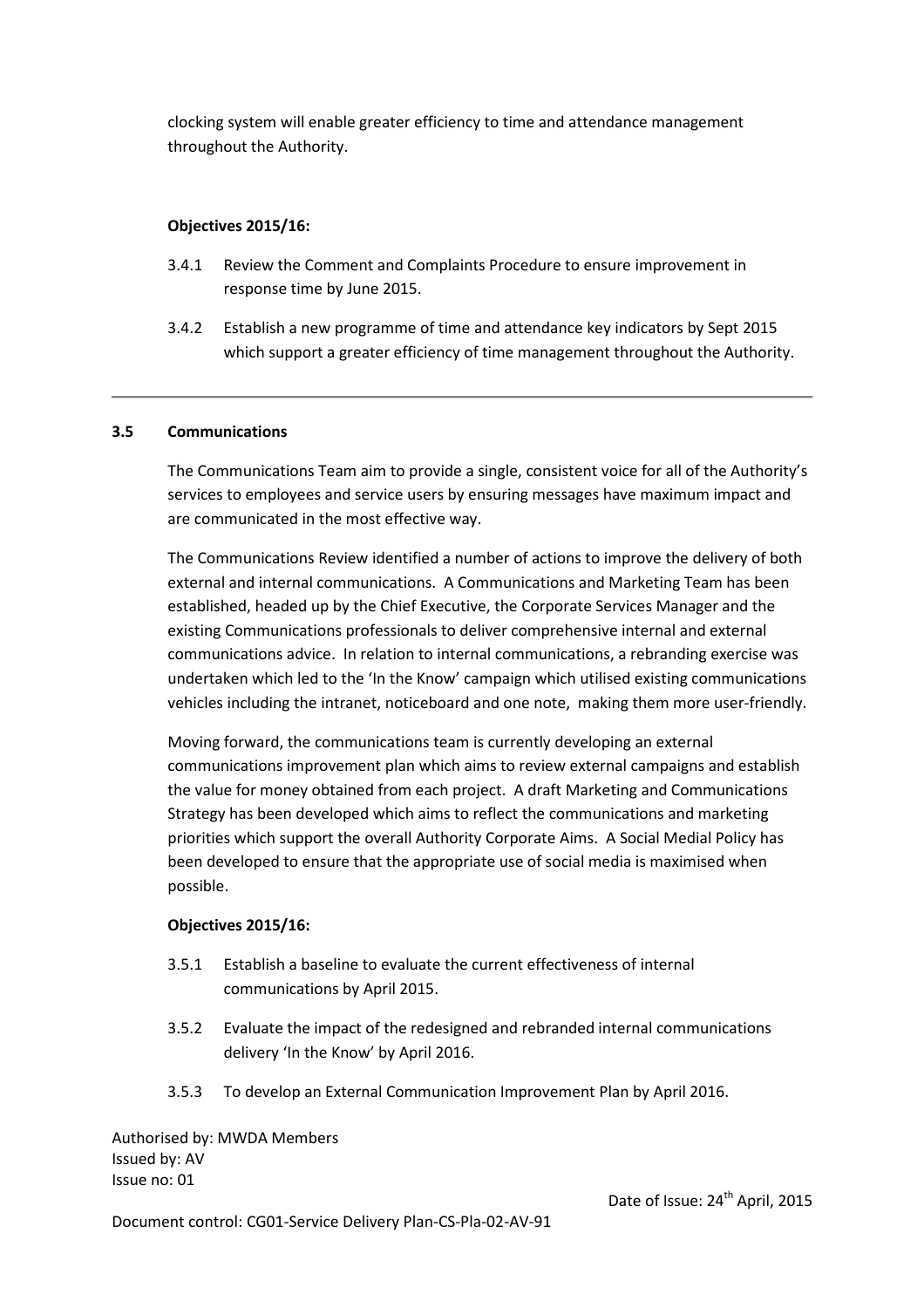#### 3.6 Corporate Governance

The Authority's corporate governance arrangements are regularly reviewed and updated to take account of best practice and government policy. A key aspect of this is the annual review of governance arrangements which is undertaken by the Primary Assurance Group consisting of senior officers including statutory officers.

The latest review was undertaken in March 2015 and reflected much of the work being undertaken to produce this Service Delivery Plan. The review identified improvements to strengthen the Authority's governance arrangements in 2015/16 and some of these are included in this plan, for example the scrutiny arrangement in relation to the Waste Development Fund and a review of skills to ensure the Authority's establishment structure is fit for purpose.

#### Objectives 2015/16:

- 3.6.1 Maintain good standards of governance across all aspects of the Authority including decision-making and financial management.
- 3.6.2 Strengthen and improve the Authority's systems of internal control and governance arrangements through the delivery of the Corporate Governance Action Plan 2015/16 and any agreed recommendations by the Authority's auditors.
- 3.6.3 Prepare the Annual Governance Statement to be approved no later than 30th June 2015.

## 3.7 Governance of Mersey Waste Holdings Limited

Mersey Waste Holdings Ltd is the group of companies that are 100% owned by the Authority. The company and its subsidiaries stem from the former Local Authority Waste Disposal Company (LAWDC) and are still used by the Authority to access Landfill contracts at beneficial rates. The contracts cannot be transferred from the company and any negotiation by the Authority would not achieve such beneficial gate fees. When Veolia ES took on the Waste Management and Recycling Contract (WMRC) much of the company's activities were transferred under the contract to Veolia. At the same time many of the company's former employees were transferred to Veolia under TUPE regulations. The effect of this is that the company has retained responsibility for funding historic pension liabilities for former employees. These responsibilities and the landfill contract payments are cash-backed by the Authority. The company also has a small number of legal liabilities associated with former employees that it manages, including pensions claims and employment claims. During 2014- 15 the Authority's governance of the company was reviewed and strengthened. Significant decisions by the company now require prior approval by the Authority. The company's medium term financial position was also reviewed, providing more financial resilience,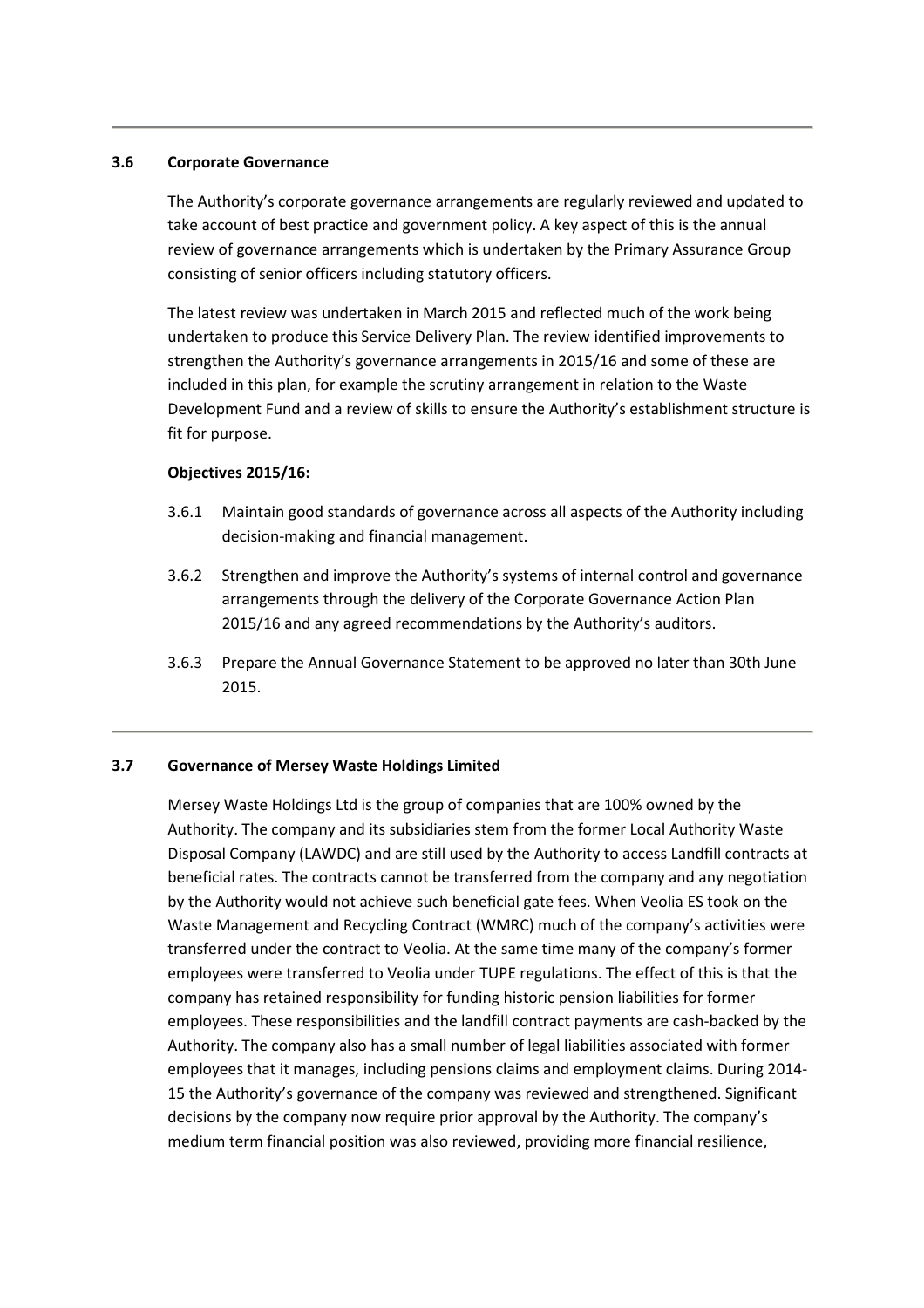allowing for surplus funds to be returned to the Authority and allowing for the deployment of a development fund to enable the Company to introduce income generation schemes.

# Objectives 2015/16:

- 3.7.1 Return of surplus funds to the Authority as agreed.
- 3.7.2 Delivery of landfill contract tonnages for the Authority.
- 3.7.3 Approval by the Authority of the framework for the development fund, and individual schemes within the framework where they are significant.

## 3.8 Organisational Development

Currently our organisational priorities are to ensure we develop and maintain a workforce that is flexible, adaptable to change and that we have the skills, competencies and capacity to deliver our services. Workforce planning is an important aspect of this development, considering how to achieve 'the right people, skills, along with time and cost' will support managers to plan ahead for issues such as succession planning, critical roles and considering what the Authority will require in terms of future skills and knowledge.

We have seen a reduction in the workforce by 15%; this has been achieved through voluntary redundancy and retirements. The establishment structure has been revised and resources deployed internally to ensure knowledge and skills are available where they are most needed. In particular, resources have been transferred to the contracts team to support effective contract management, particularly in relation to the Resource Recovery Contract.

Moving forward, the recent changes to the establishment will necessitate the need to review the Corporate Training and Development Plan in alignment to the future organisational development needs, ensuring appropriate skills and knowledge are retained or transferred or skill gaps identified and addressed.

## Objectives 2015/16:

- 3.8.1 Undertake a Skill Gap Analysis to identify potential areas where skills and knowledge transfer is needed, due to current establishment review, no later Oct 2016.
- 3.8.2 Deliver a new Corporate Training and Development Plan by April 2016 which supports the changes within the establishment by ensuring our staff have the appropriate skill and knowledge to deliver our future services.

## 3.9 Member Training and Development